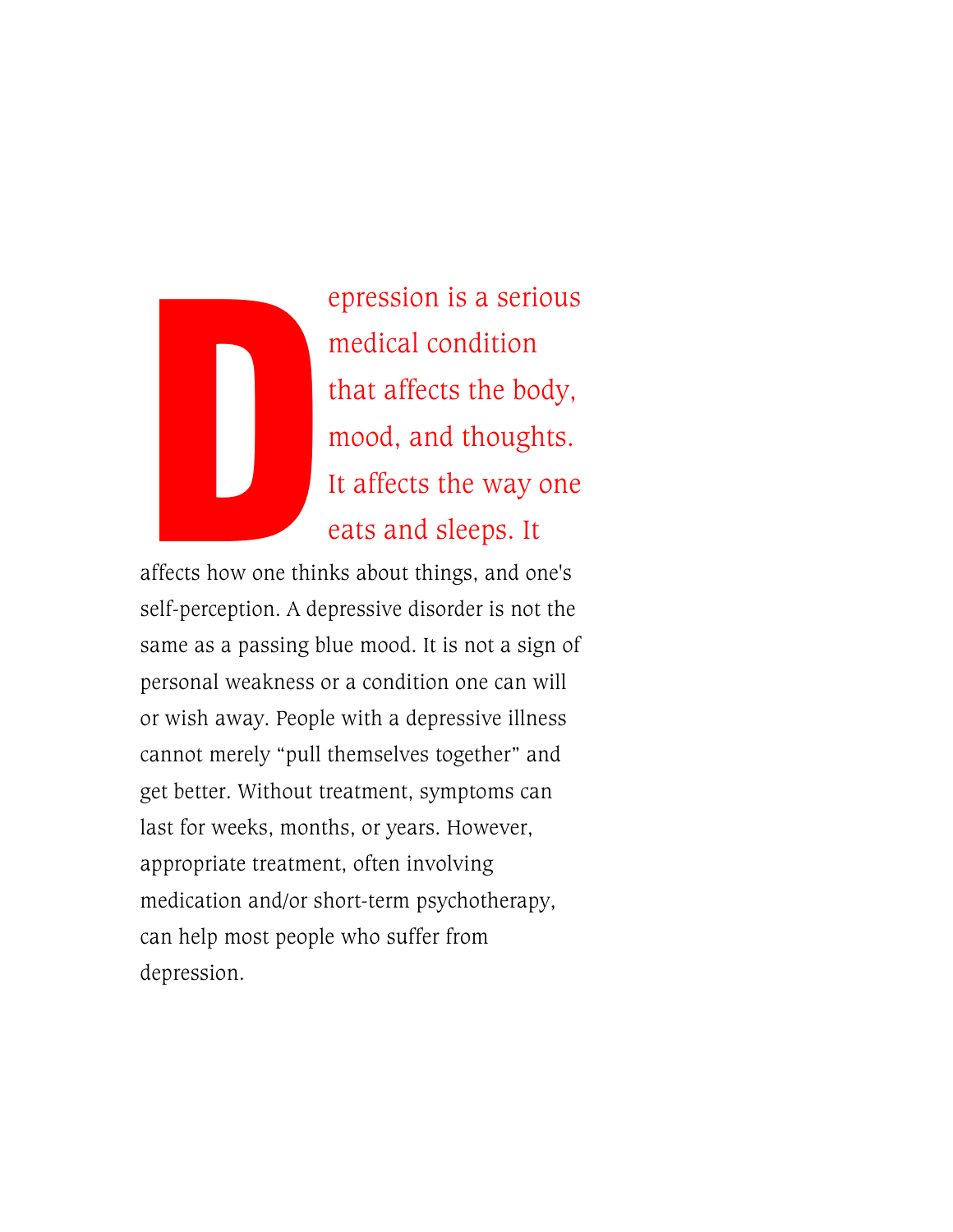"I can remember it started with a loss of interest in basically everything that I like doing. I just didn't feel like doing anything. I just felt like giving up. Sometimes I didn't even want to get out of bed."

-Rene Ruballo, Police Officer

 Depression can strike anyone regardless of age, ethnic background, socioeconomic status, or gender; however, large-scale research studies have found that depression is about twice as common in women as in men. $1,2$  In the United States, researchers estimate that in any given one-year period, depressive illnesses affect 12 percent of women (more than 12 million women) and nearly 7 percent of men (more than six million men).<sup>3</sup> But important questions remain to be answered about the causes underlying this gender difference. We still do not know if depression is truly less common among men, or if men are just less likely than women to recognize, acknowledge, and seek help for depression.

 In focus groups conducted by the National Institute of Mental Health (NIMH) to assess depression awareness, men described their own symptoms of depression without realizing that they were depressed. Notably, many were unaware that "physical" symptoms, such as headaches, digestive disorders, and chronic pain, can be associated with depression. In addition, men were concerned that seeing a mental health professional or going to a mental health clinic would have a negative impact at work if their employer or colleagues found out. They feared that being labeled with a diagnosis of mental illness would cost them the respect of their family and friends, or their standing in the community.

 Over the past 20 years, biomedical research, including genetics and neuroimaging, has helped to shed light on depression and other mental disorders-increasing our understanding of the brain, how its biochemistry can go awry, and how to alleviate the suffering caused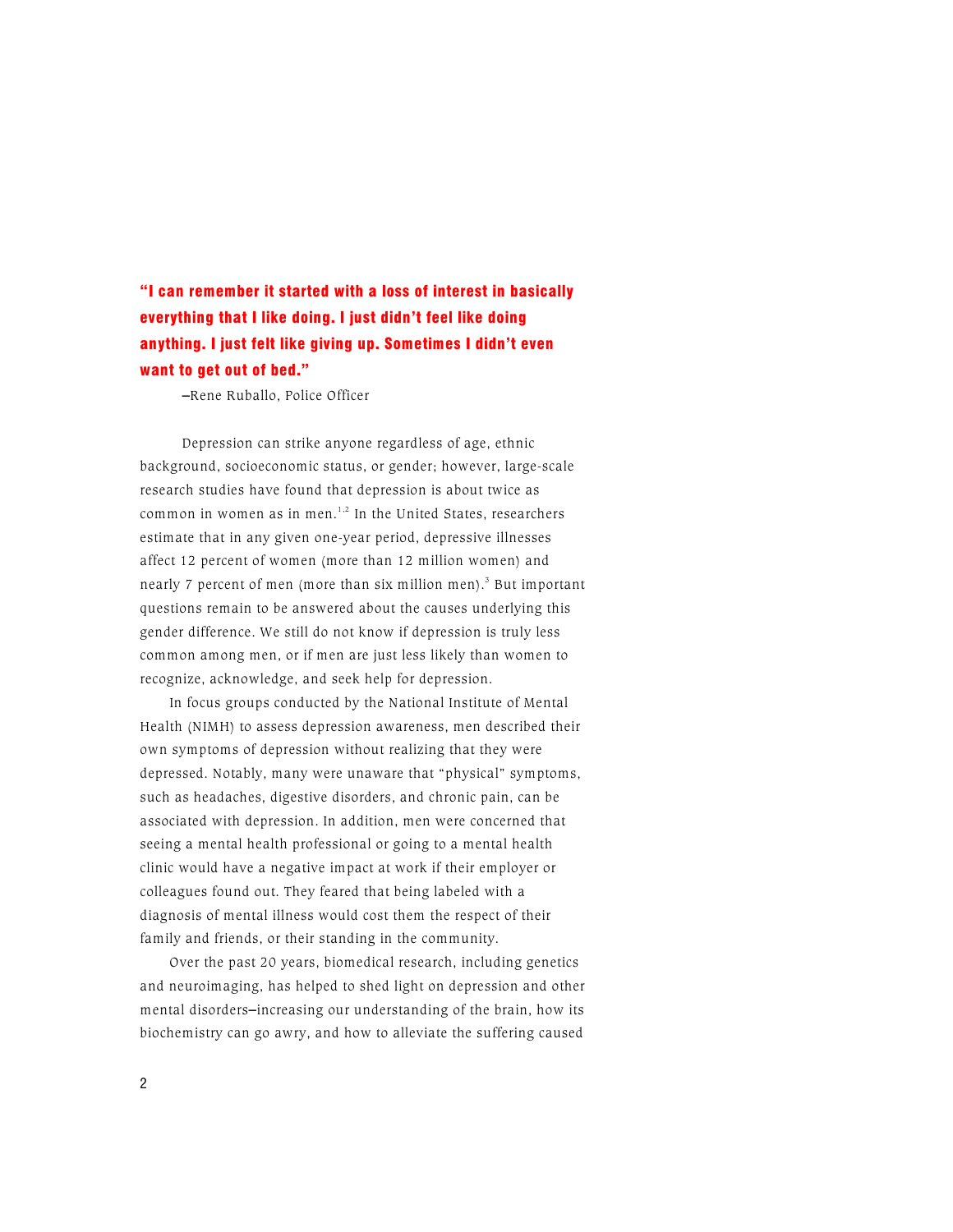by mental illness. Brain imaging technologies are now allowing scientists to see how effective treatment with medication or psychotherapy is reflected in changes in brain activity.<sup>4</sup> As research continues to reveal that depressive disorders are real and treatable, and no greater a sign of weakness than cancer or any other serious illness, more and more men with depression may feel empowered to seek treatment and find improved quality of life.

## Types of Depression

Just like other illnesses, such as heart disease, depression comes in different forms. This booklet briefly describes three of the most common types of depressive disorders. However, within these types, there are variations in the number of symptoms, their severity, and persistence.

 Major depression (or *major depressive disorder*) is manifested by a combination of symptoms (see symptoms list below) that interferes with the ability to work, study, sleep, eat, and enjoy once pleasurable activities. A major depressive episode may occur only once; but more commonly, several episodes may occur in a lifetime. Chronic major depression may require a person to continue treatment indefinitely.

A less severe type of depression, dysthymia (or *dysthymic disorder*), involves long-lasting, chronic symptoms that do not seriously disable, but keep one from functioning well or feeling good. Many people with dysthymia also experience major depressive episodes at some time in their lives.

 Another type of depressive illness is bipolar disorder (or *manic-depressive illness*). Bipolar disorder is characterized by cycling mood changes: severe highs (mania) and lows (depression), often with periods of normal mood in between. Sometimes the mood switches are dramatic and rapid, but usually they are gradual. When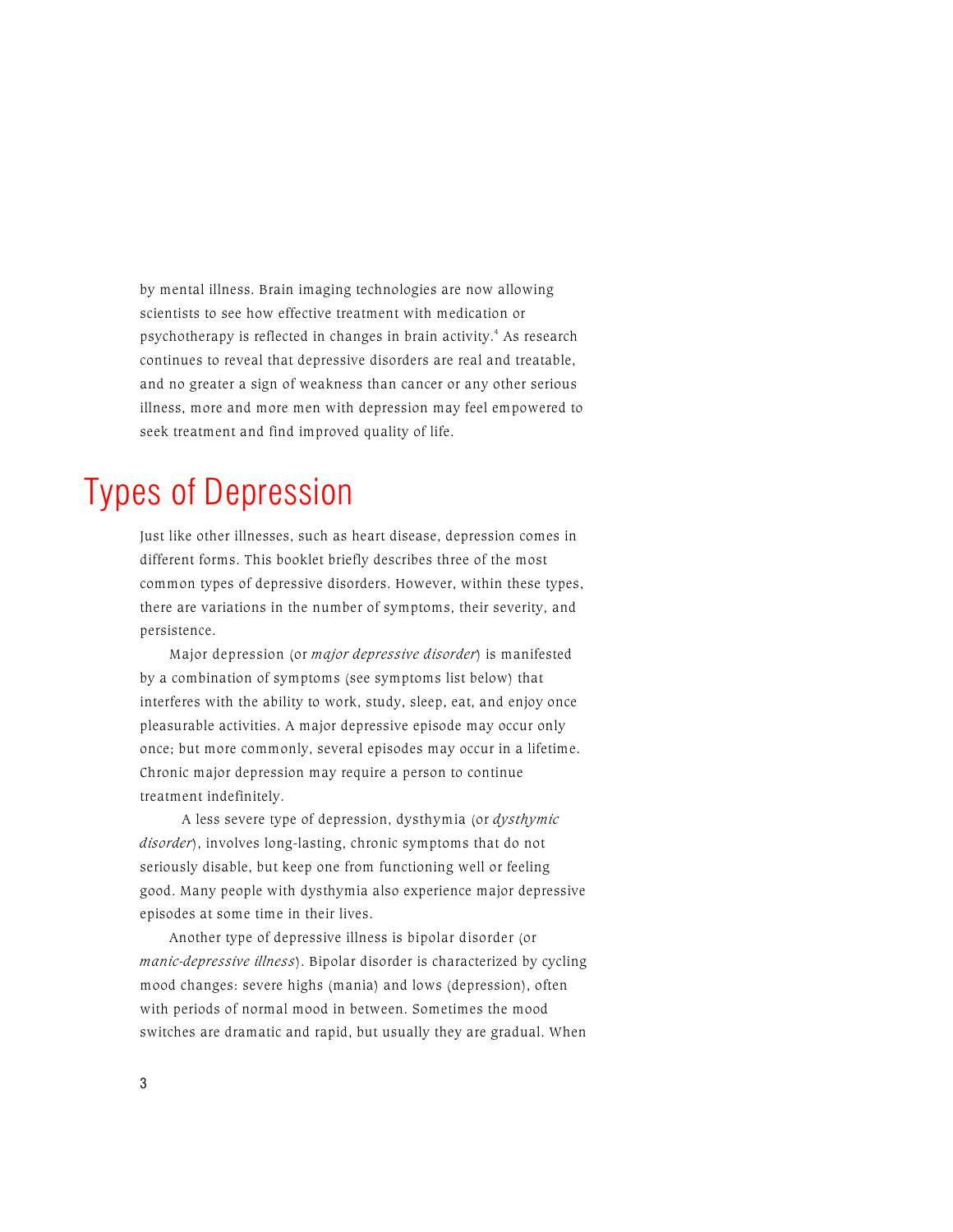in the depressed cycle, an individual can have any or all of the symptoms of depression. When in the manic cycle, the individual may be overactive, over-talkative, and have a great deal of energy. Mania often affects thinking, judgment, and social behavior in ways that cause serious problems and embarrassment. For example, the individual in a manic phase may feel elated, full of grand schemes that might range from unwise business decisions to romantic sprees and unsafe sex. Mania, left untreated, may worsen to a psychotic state.

# Symptoms of Depression and Mania

Not everyone who is depressed or manic experiences every symptom. Some people experience only a few; some people suffer many. The severity of symptoms varies among individuals and also over time.

#### **Depression**

- Persistent sad, anxious, or "empty" mood.
- **PERICAL FEELINGS** of hopelessness or pessimism.
- Feelings of guilt, worthlessness, or helplessness.
- Loss of interest or pleasure in hobbies and activities that were once enjoyable, including sex.
- P Decreased energy, fatigue; feeling "slowed down."
- **P** Difficulty concentrating, remembering, or making decisions.
- P Trouble sleeping, early-morning awakening, or oversleeping.
- Changes in appetite and/or weight.
- **P** Thoughts of death or suicide, or suicide attempts.
- **Restlessness or irritability.**
- **Persistent physical symptoms, such as headaches, digestive** disorders, and chronic pain that do not respond to routine treatment.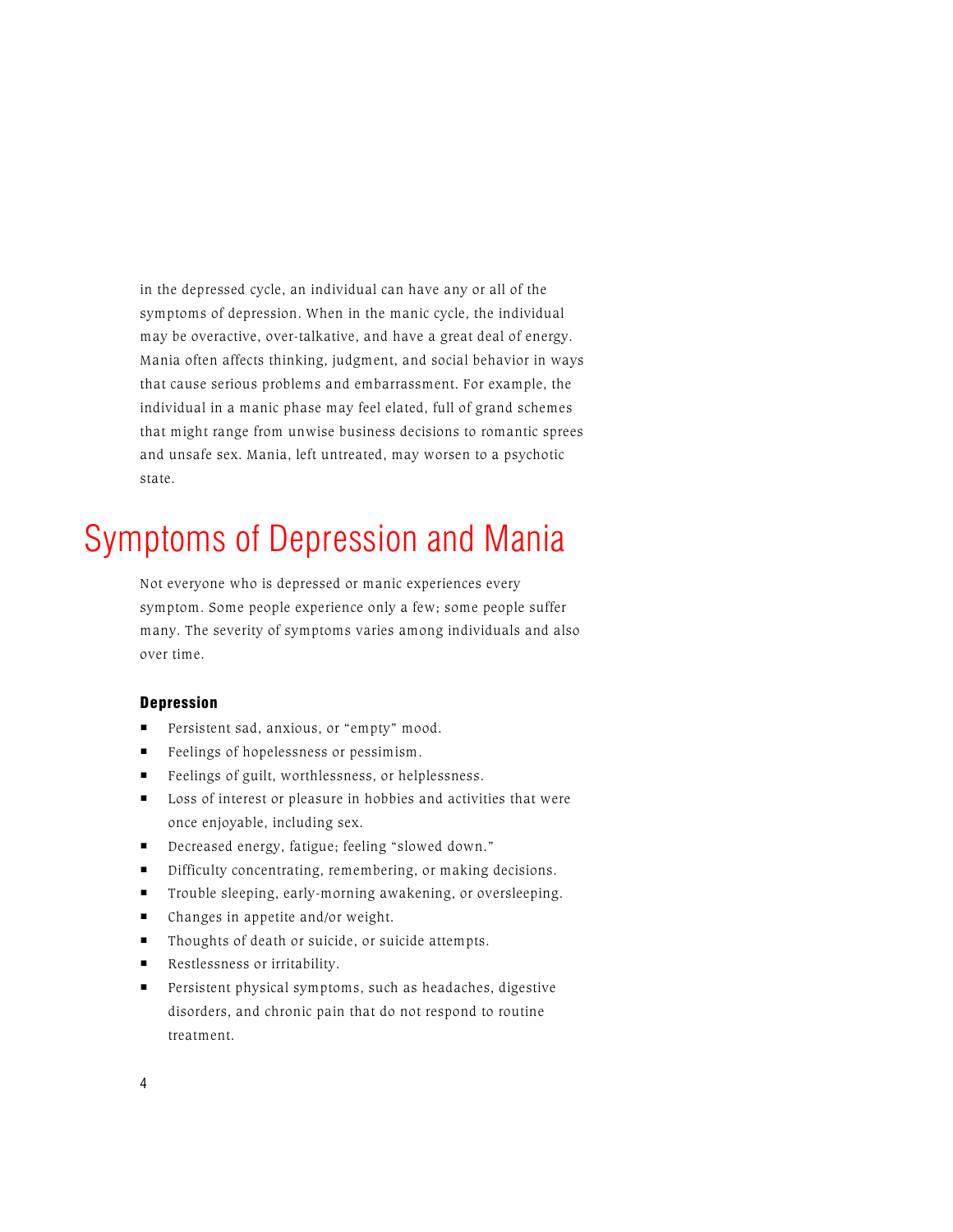"You don't have any interest in thinking about the future, because you don't feel that there is going to be any future."

-Shawn Colten, National Diving Champion

"I wouldn't feel rested at all. I'd always feel tired. I could get from an hour's sleep to eight hours sleep, and I would always feel tired."

-Rene Ruballo, Police Officer

### Mania

- Abnormal or excessive elation.
- **Unusual irritability.**
- **P** Decreased need for sleep.
- **F** Grandiose notions.
- **n** Increased talking.
- Racing thoughts.
- **n** Increased sexual desire.
- $\blacksquare$  Markedly increased energy.
- **Poor judgment.**
- P Inappropriate social behavior.

# Co-Occurrence of Depression with Other Illnesses

Depression can coexist with other illnesses. In such cases, it is important that the depression and each co-occurring illness be appropriately diagnosed and treated.

Research has shown that anxiety disorders-which include post-traumatic stress disorder (PTSD), obsessive-compulsive disorder, panic disorder, social phobia, and generalized anxiety disorder-commonly accompany depression.<sup>5,6</sup> Depression is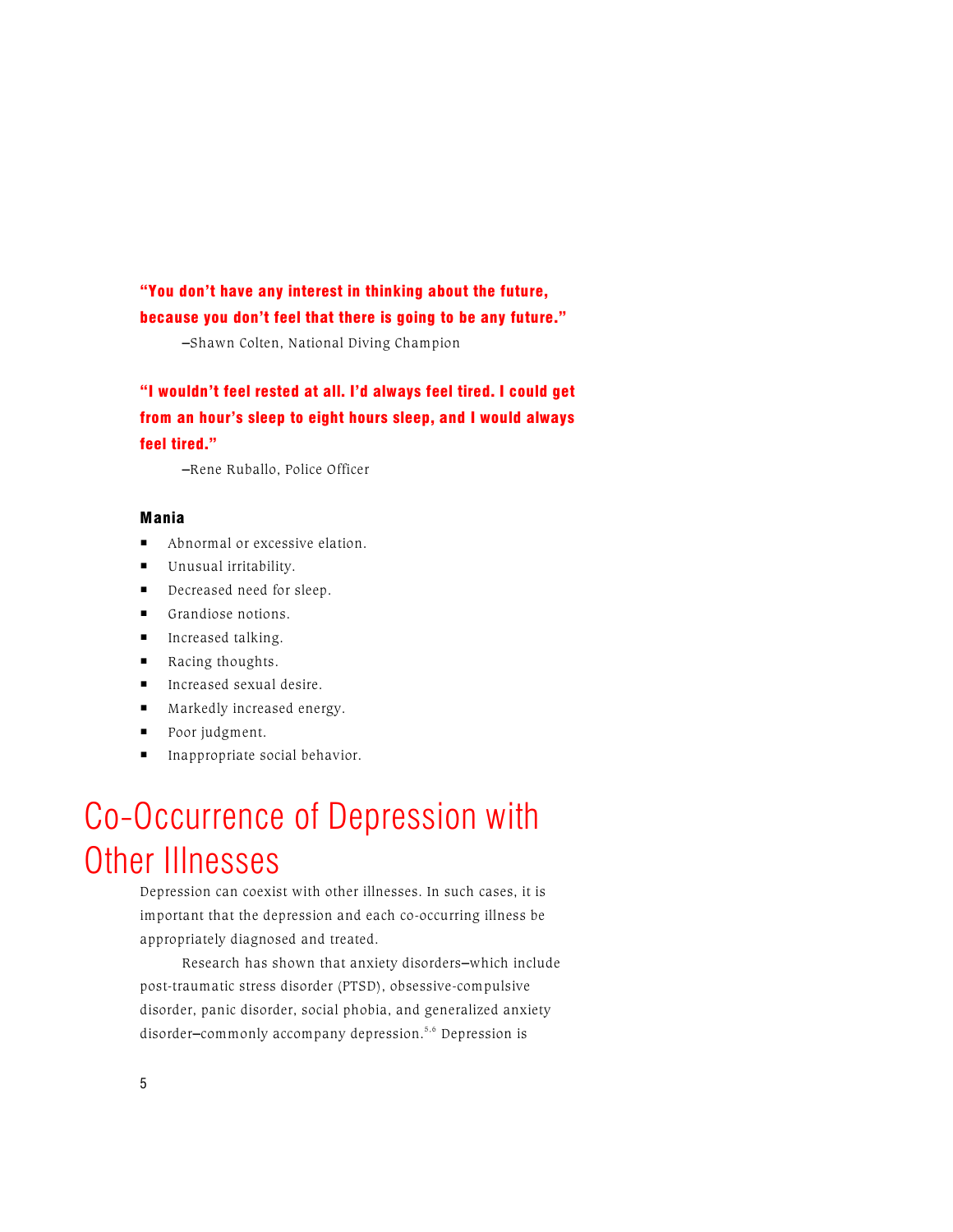especially prevalent among people with PTSD, a debilitating condition that can develop after exposure to a terrifying event or ordeal in which grave physical harm occurred or was threatened. Traumatic events that can trigger PTSD include violent personal assaults such as rape or mugging, natural disasters, accidents, terrorism, and military combat. PTSD symptoms include: re-experiencing the traumatic event in the form of flashback episodes, memories, or nightmares; emotional numbness; sleep disturbances; irritability; outbursts of anger; intense guilt; and avoidance of any reminders or thoughts of the ordeal. In one NIMH-supported study, more than 40 percent of people with PTSD also had depression when evaluated at one month and four months following the traumatic event. $^7$ 

Substance use disorders (abuse or dependence) also frequently co-occur with depressive disorders.<sup>5,6</sup> Research has revealed that people with alcoholism are almost twice as likely as those without alcoholism to also suffer from major depression.<sup>6</sup> In addition, more than half of people with bipolar disorder type I (with severe mania) have a co-occurring substance use disorder.<sup>8</sup>

Depression has been found to occur at a higher rate among people who have other serious illnesses such as heart disease, stroke, cancer, HIV, diabetes, and Parkinson's. 6,9 Symptoms of depression are sometimes mistaken for inevitable accompaniments to these other illnesses. However, research has shown that the co-occurring depression can and should be treated, and that in many cases treating the depression can also improve the outcome of the other illness.

## Causes of Depression

Substantial evidence from neuroscience, genetics, and clinical investigation shows that depressive illnesses are disorders of the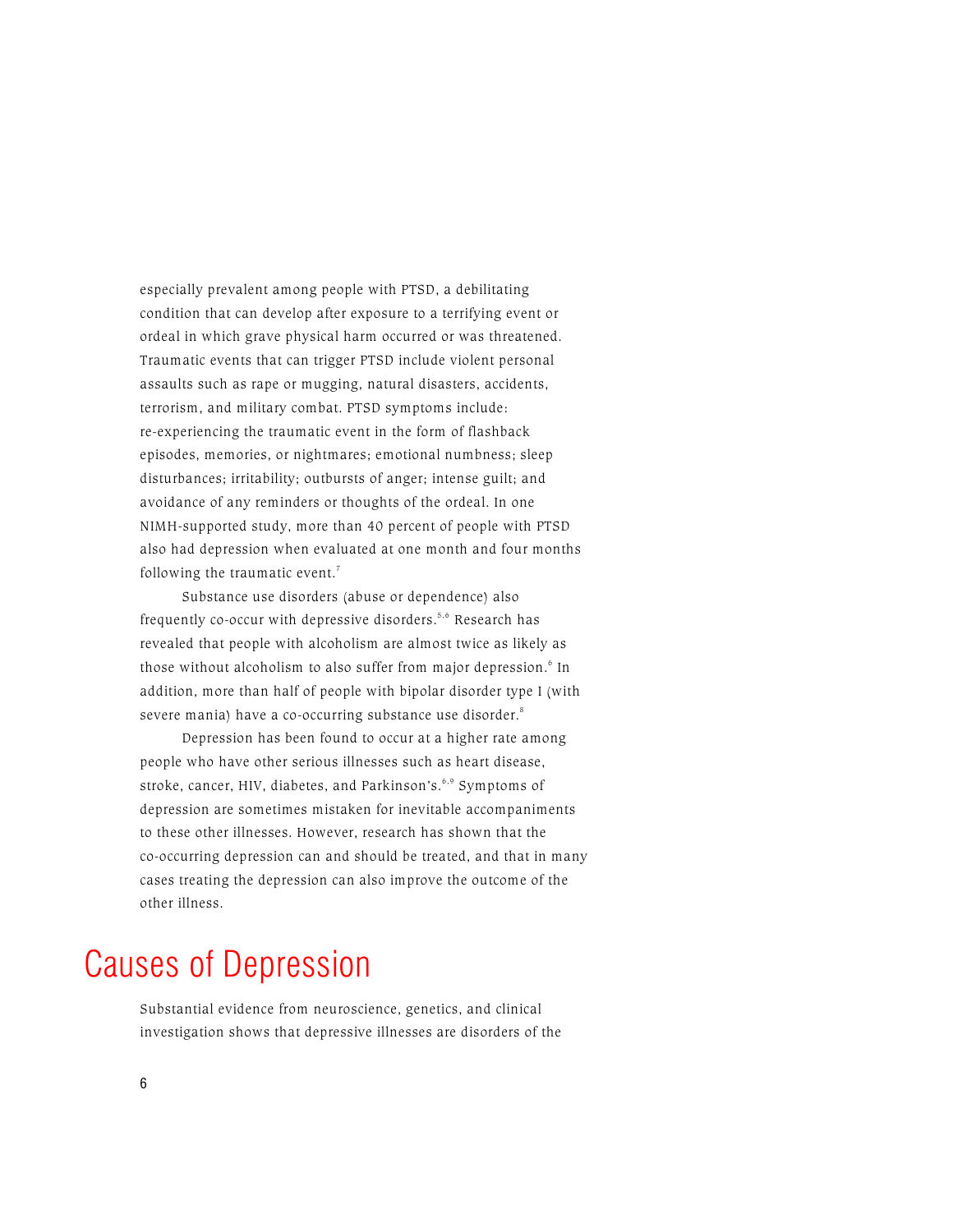brain. However, the precise causes of these illnesses continue to be a matter of intense research.

Modern brain-imaging technologies reveal that, in depression, neural circuits responsible for the regulation of moods, thinking, sleep, appetite, and behavior fail to function properly, and critical neurotransmitters-chemicals that brain cells use to communicateare out of balance. Studies of brain chemistry, including the effects of antidepressant medications, continue to inform our understanding of the biochemical processes involved in depression.

In some families, depressive disorders seem to occur generation after generation; however, they can also occur in people with no family history of these illnesses.<sup>10</sup> Genetics research indicates that risk for depression results from the influence of multiple genes acting together with environmental or other nongenetic factors.

Very often, a combination of genetic, cognitive, and environmental factors is involved in the onset of a depressive disorder.<sup>11</sup> Trauma, loss of a loved one, a difficult relationship, a financial problem, or any stressful change in life patterns, whether the change is unwelcome or desired, can trigger a depressive episode in vulnerable individuals. Later episodes of depression may occur without an obvious cause.

### Men and Depression

Researchers estimate that at least six million men in the United States suffer from a depressive disorder every year.<sup>3</sup> Research and clinical evidence reveal that while both women and men can develop the standard symptoms of depression, they often experience depression differently and may have different ways of coping with the symptoms. Men may be more willing to acknowledge fatigue, irritability, loss of interest in work or hobbies, and sleep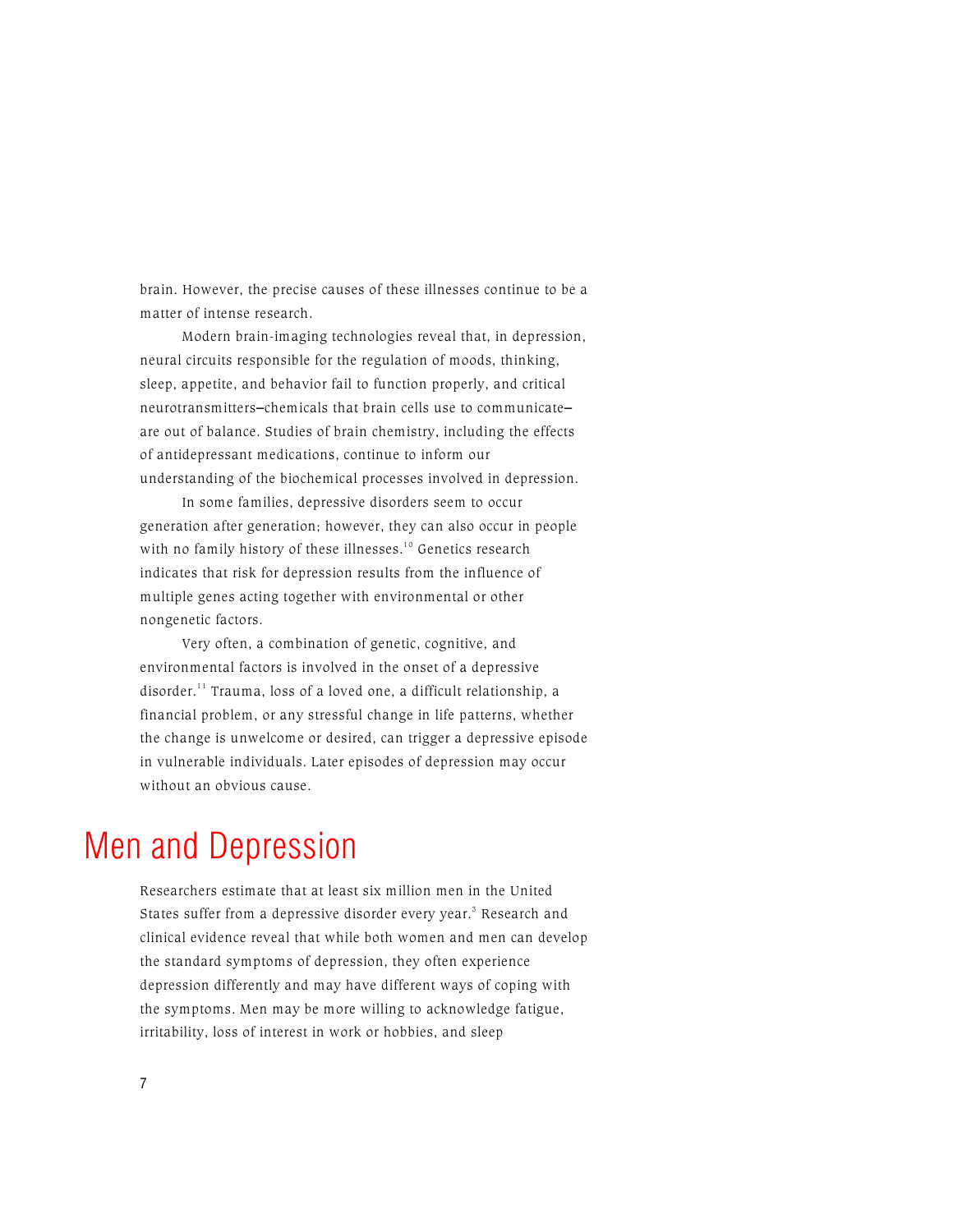disturbances rather than feelings of sadness, worthlessness, and excessive guilt.<sup>12,13</sup> Some researchers question whether the standard definition of depression and the diagnostic tests based upon it adequately capture the condition as it occurs in men.<sup>13</sup>

"I'd drink and I'd just get numb. I'd get numb to try to numb my head. I mean, we're talking many, many beers to get to that state where you could shut your head off, but then you wake up the next day and it's still there. Because you have to deal with it, it doesn't just go away. It isn't a two-hour movie and then at the end it goes 'The End' and you press off. I mean it's a twenty-four hour a day movie and you're thinking there is no end. It's horrible."

-Patrick McCathern, First Sergeant, U.S. Air Force, Retired

 Men are more likely than women to report alcohol and drug abuse or dependence in their lifetime; $14$  however, there is debate among researchers as to whether substance use is a "symptom" of underlying depression in men or a co-occurring condition that more commonly develops in men. Nevertheless, substance use can mask depression, making it harder to recognize depression as a separate illness that needs treatment.

Instead of acknowledging their feelings, asking for help, or seeking appropriate treatment, men may turn to alcohol or drugs when they are depressed, or become frustrated, discouraged, angry, irritable, and, sometimes, violently abusive. Some men deal with depression by throwing themselves compulsively into their work, attempting to hide their depression from themselves, family, and friends. Other men may respond to depression by engaging in reckless behavior, taking risks, and putting themselves in harm's way.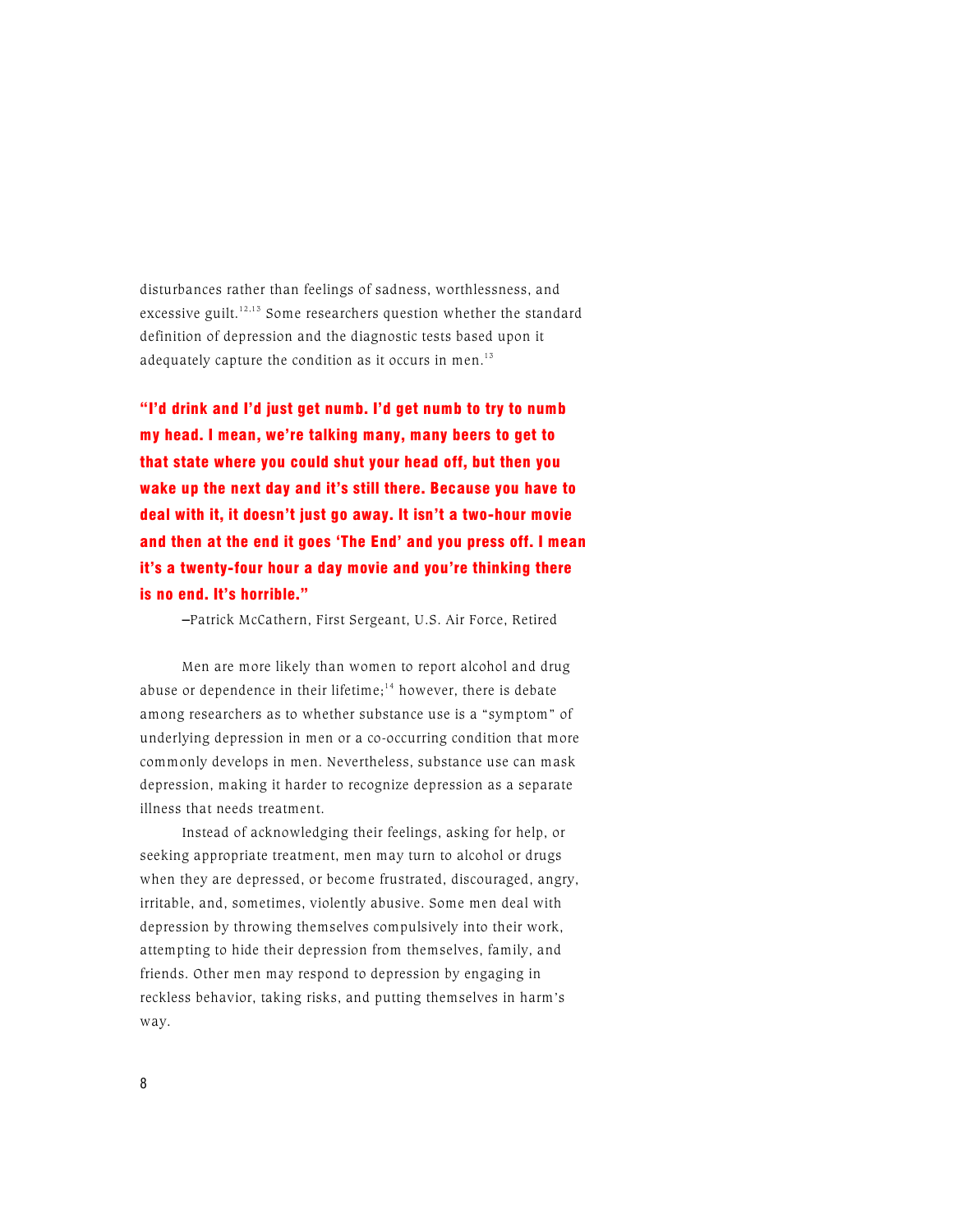"When I was feeling depressed I was very reckless with my life. I didn't care about how I drove. I didn't care about walking across the street carefully. I didn't care about dangerous parts of the city. I wouldn't be affected by any kinds of warnings on travel or places to go. I didn't care. I didn't care whether I lived or died and so I was going to do whatever I wanted whenever I wanted. And when you take those kinds of chances, you have a greater likelihood of dying."

-Bill Maruyama, Lawyer

 More than four times as many men as women die by suicide in the United States, even though women make more suicide attempts during their lives.  $15,16$  In addition to the fact that men attempt suicide using methods that are generally more lethal than those used by women, there may be other factors that protect women against suicide death. In light of research indicating that suicide is often associated with depression,<sup>17</sup> the alarming suicide rate among men may reflect the fact that men are less likely to seek treatment for depression. Many men with depression do not obtain adequate diagnosis and treatment that may be life saving.

More research is needed to understand all aspects of depression in men, including how men respond to stress and feelings associated with depression, how to make men more comfortable acknowledging these feelings and getting the help they need, and how to train physicians to better recognize and treat depression in men. Family members, friends, and employee assistance professionals in the workplace also can play important roles in recognizing depressive symptoms in men and helping them get treatment.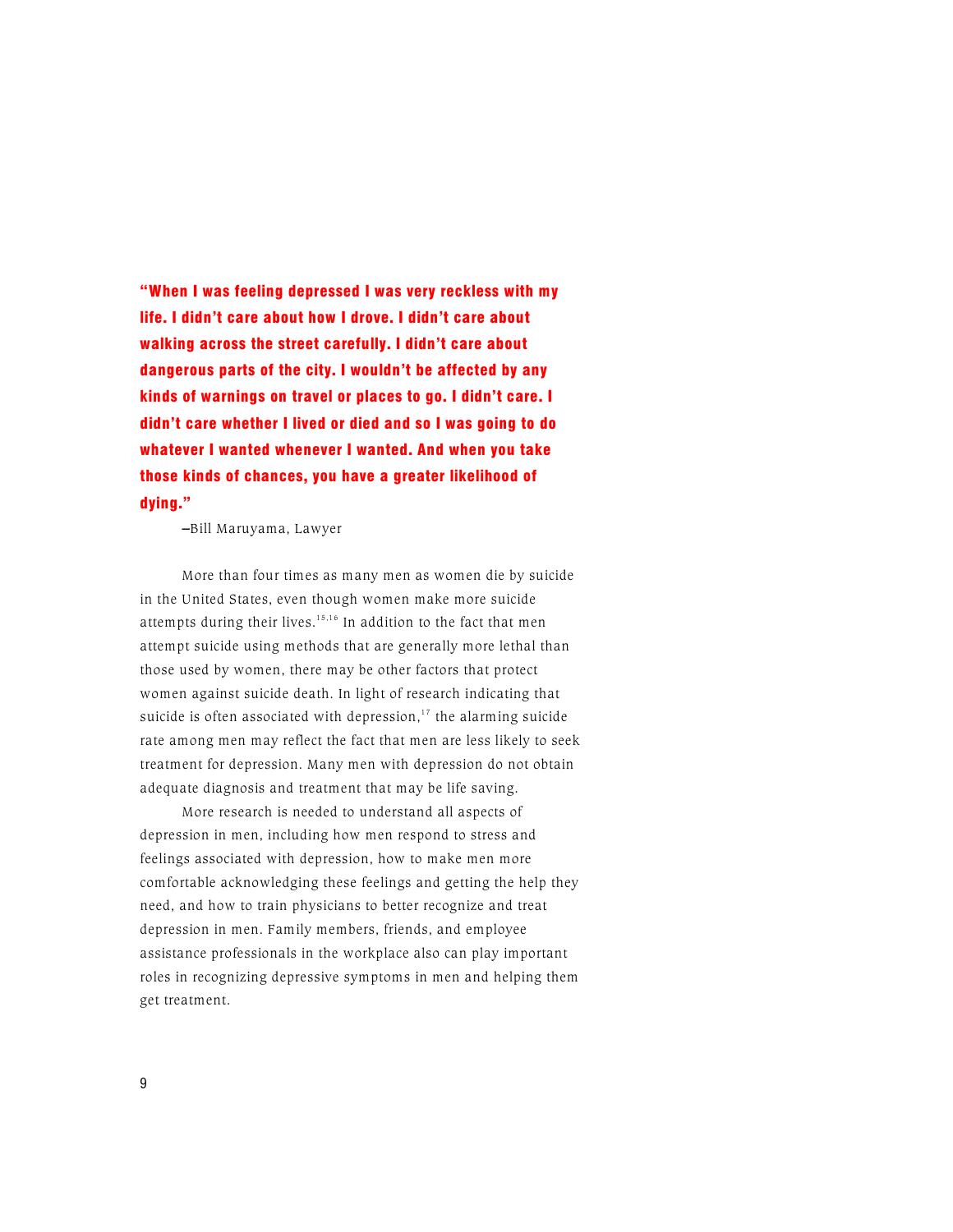## Depression in Older Men

Men must cope with several kinds of stress as they age. If they have been the primary wage earners for their families and have identified heavily with their jobs, they may feel stress upon retirement-loss of an important role, loss of self-esteem-that can lead to depression. Similarly, the loss of friends and family and the onset of other health problems can trigger depression.

Depression is not a normal part of aging.<sup>18</sup> Depression is an illness that can be effectively treated, thereby decreasing unnecessary suffering, improving the chances for recovery from other illnesses, and prolonging productive life. However, health care professionals may miss depressive symptoms in older patients. Older adults may be reluctant to discuss feelings of sadness or grief, or loss of interest in pleasurable activities.<sup>19</sup> They may complain primarily of physical symptoms. It may be difficult to discern a co-occurring depressive disorder in patients who present with other illnesses, such as heart disease, stroke, or cancer, which may cause depressive symptoms or may be treated with medications that have side effects that cause depression. If a depressive illness is diagnosed, treatment with appropriate medication and/or brief psychotherapy can help older adults manage both diseases, thus enhancing survival and quality of life.

"As you get sick, as you become drawn in more and more by depression, you lose that perspective. Events become more irritating, you get more frustrated about getting things done. You feel angrier, you feel sadder. Everything's magnified in an abnormal way."

-Paul Gottlieb, Publisher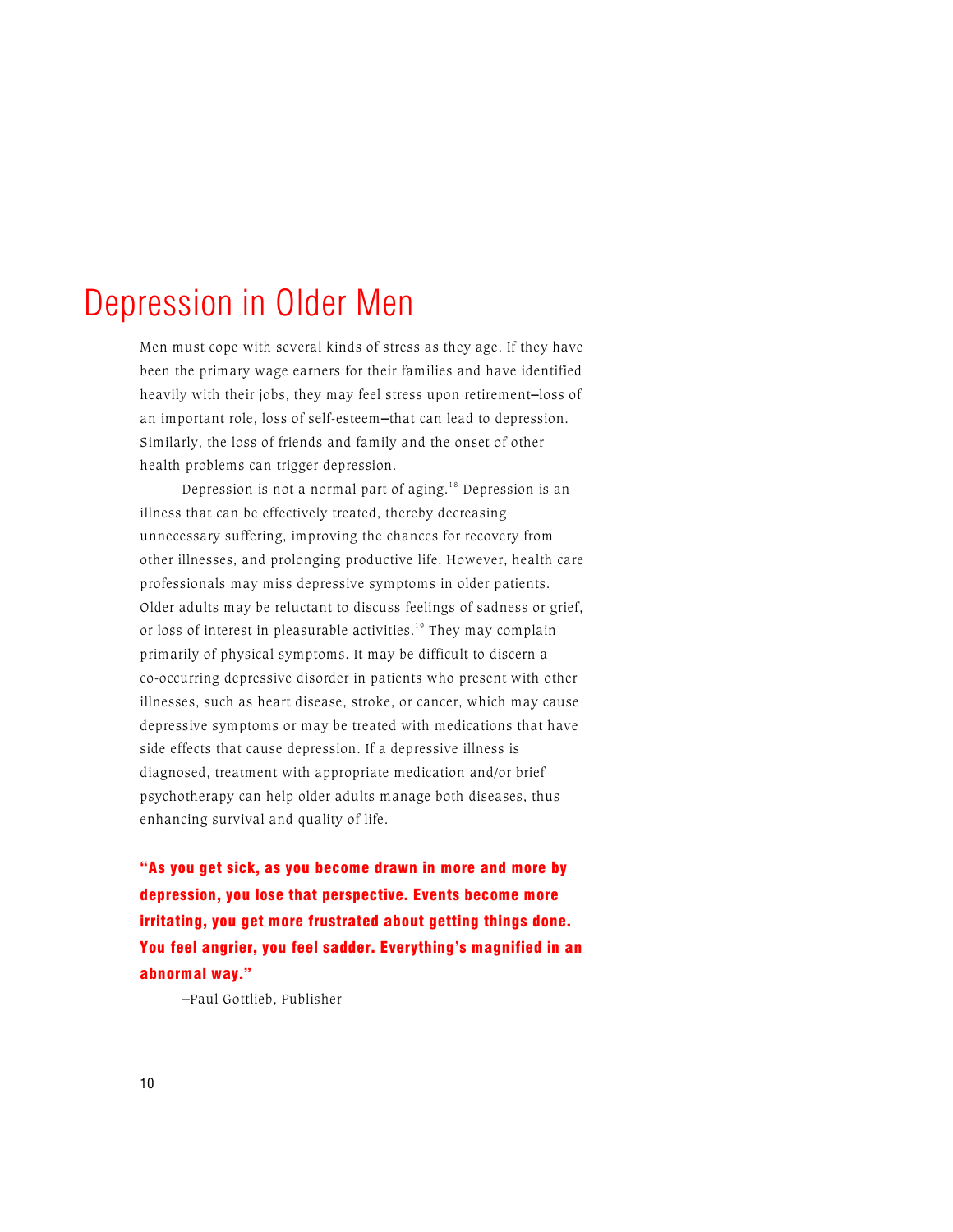Identifying and treating depression in older adults is critical. There is a common misperception that suicide rates are highest among the young, but it is older white males who suffer the highest rate. Over 70 percent of older suicide victims visit their primary care physician within the month of their death; many have a depressive illness that goes undetected during these visits.<sup>20</sup> This fact has led to research efforts to determine how to best improve physicians' abilities to detect and treat depression in older adults. $21$ 

Approximately 80 percent of older adults with depression improve when they receive treatment with antidepressant medication, psychotherapy, or a combination of both.<sup>22</sup> In addition, research has shown that a combination of psychotherapy and antidepressant medication is highly effective for reducing recurrences of depression among older adults.<sup>23</sup> Psychotherapy alone has been shown to prolong periods of good health free from depression, and is particularly useful for older patients who cannot or will not take medication.<sup>18</sup> Improved recognition and treatment of depression in later life will make those years more enjoyable and fulfilling for the depressed elderly person, and his family and caregivers.

# Depression in Boys and Adolescent Males

Only in the past two decades has depression in children been taken very seriously. Research has revealed that depression is occurring earlier in life today than in past decades. $24$  In addition, research has shown that early-onset depression often persists, recurs, and continues into adulthood, and that depression in youth may also predict more severe illness in adult life.<sup>25</sup> An NIMH-sponsored study of 9- to 17-year-olds estimates that the prevalence of any depressive disorder is more than 6 percent in a six-month period, with 4.9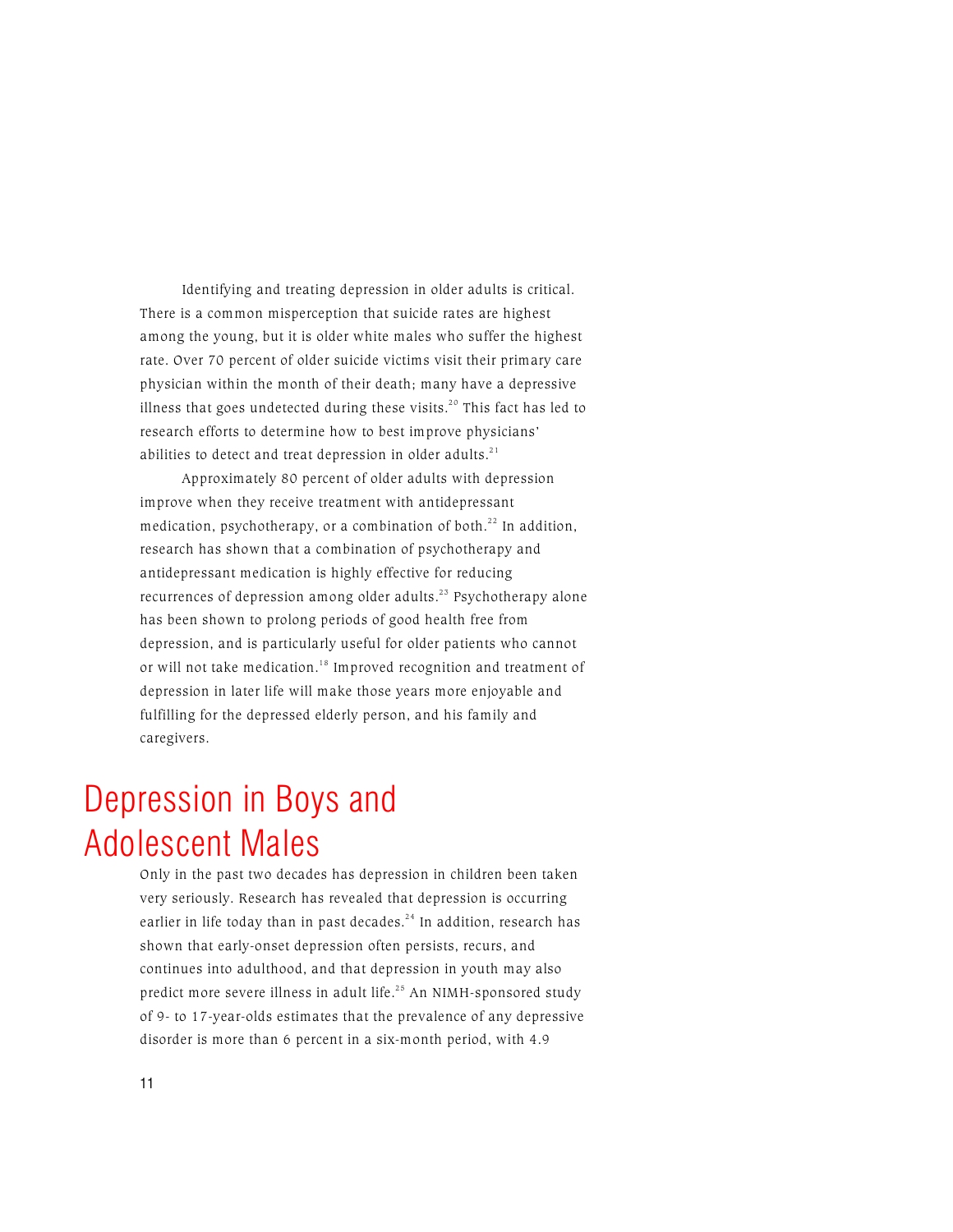percent having major depression.<sup>26</sup> Before puberty, boys and girls are equally likely to develop depressive disorders. After age 14, however, females are twice as likely as males to have major depression or dysthymia. $27$  The risk of developing bipolar disorder remains approximately equal for males and females throughout adolescence and adulthood.

The depressed younger child may say he is sick, refuse to go to school, cling to a parent, or worry that the parent may die. The depressed older child may sulk, get into trouble at school, be negative and grouchy, and feel misunderstood. Signs of depressive disorders in young people are often viewed as normal mood swings typical of a particular developmental stage. In addition, health care professionals may be reluctant to prematurely "label" a young person with a mental illness diagnosis. However, early diagnosis and treatment of depressive disorders are critical to healthy emotional, social, and behavioral development. Depression in young people frequently co-occurs with other mental disorders, most commonly anxiety, disruptive behavior, or substance abuse disorders, as well as with other serious illnesses such as diabetes.28,29

 Among both children and adolescents, depressive disorders confer an increased risk for illness and interpersonal and psychosocial difficulties that persist long after the depressive episode is resolved; in adolescents, there is also an increased risk for substance abuse and suicidal behavior.<sup>25,30,31</sup> Unfortunately, these disorders often go unrecognized by families and physicians alike.

Although the scientific literature on treatment of children and adolescents with depression is far less extensive than that for adults, a number of recent studies have confirmed the short-term efficacy and safety of treatments for depression in youth. An NIMH-funded clinical trial of 439 adolescents with major depression found that a combination of medication and psychotherapy is the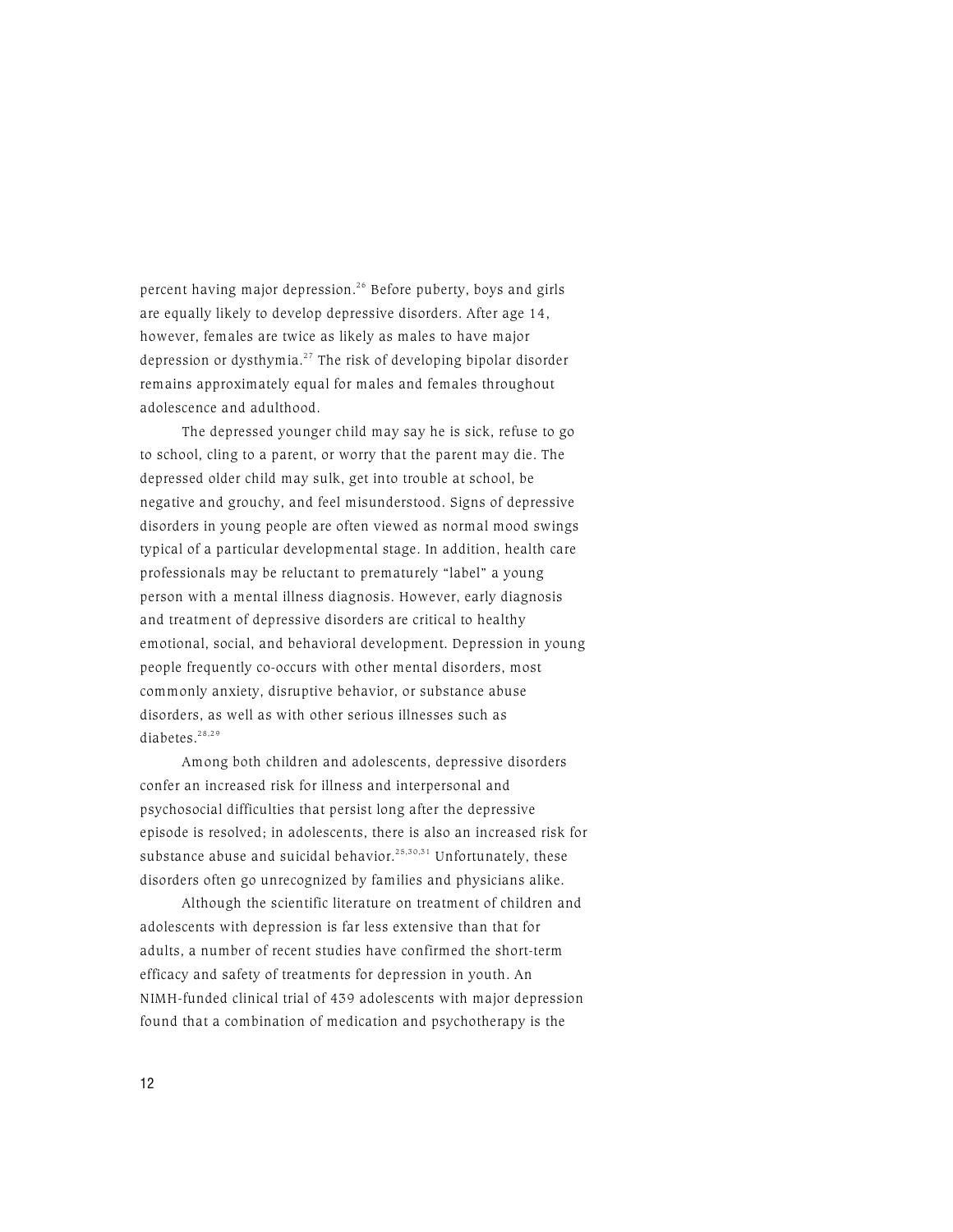most effective treatment.<sup>32</sup> Additional research is needed on how best to incorporate these treatments into primary care practice.

Bipolar disorder, although rare in young children, can appear in both children and adolescents. $33$  The unusual shifts in mood, energy, and functioning that are characteristic of bipolar disorder may begin with manic, depressive, or mixed manic and depressive symptoms. It is more likely to affect the children of parents who have the illness. Twenty to 40 percent of adolescents with major depression go on to reveal bipolar disorder within five years after the onset of depression.

Depression in children and adolescents is associated with an increased risk of suicidal behaviors. $25,34$  This risk may rise, particularly among adolescent males, if the depression is accompanied by conduct disorder and alcohol or other substance abuse.<sup>35</sup> In 2002, suicide was the third leading cause of death among young males, age 15 to  $24.^{36}$  NIMH-supported researchers found that among adolescents who develop major depressive disorder, as many as 7 percent may die by suicide in the young adult years. $25$  Therefore, it is important for doctors and parents to take seriously any remarks about suicide.

 NIMH researchers are developing and testing various interventions to prevent suicide in children and adolescents. Early diagnosis and treatment, accurate evaluation of suicidal thinking, and limitations on young people's access to lethal agents-including firearms and medications-may hold the greatest suicide prevention value.

## Suicide

"You are pushed to the point of considering suicide, because living becomes very painful. You are looking for a way out. You're looking for a way to eliminate this terrible psychic pain.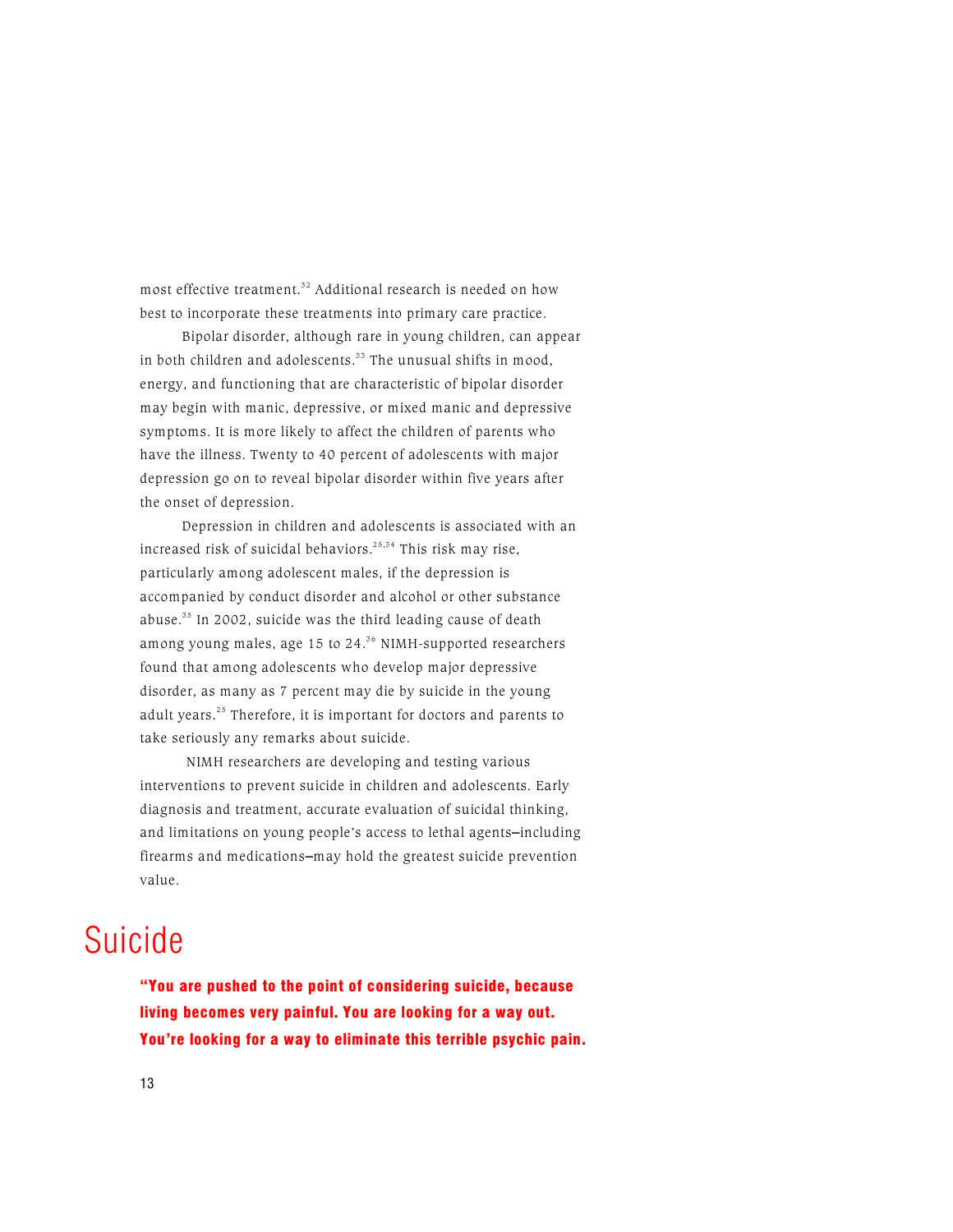And I remember, I never really tried to commit suicide, but I came awful close, because I used to play matador with buses. You know, I would walk out into the traffic of New York City, with no reference to traffic lights, red or green, almost hoping that I would get knocked down."

-Paul Gottlieb, Publisher

 Sometimes depression can cause people to feel like putting themselves in harm's way, or killing themselves. Although the majority of people with depression do not die by suicide, having depression does increase suicide risk compared to people without depression.

### If you are thinking about suicide, get help immediately:

- Call your doctor's office.
- call 911 for emergency services.
- P Go to the emergency room of the nearest hospital.
- P Ask a family member or friend to take you to the hospital or call your doctor.
- Call the toll-free, 24-hour hotline of the National Suicide Prevention Lifeline at 1-800-273-TALK (1-800-273-8255) to be connected to a trained counselor at the suicide crisis center nearest you.

## Diagnostic Evaluation and Treatment

### "Your tendency is just to wait it out, you know, let it get better. You don't want to go to the doctor. You don't want to admit to how bad you're really feeling."

-Paul Gottlieb, Publisher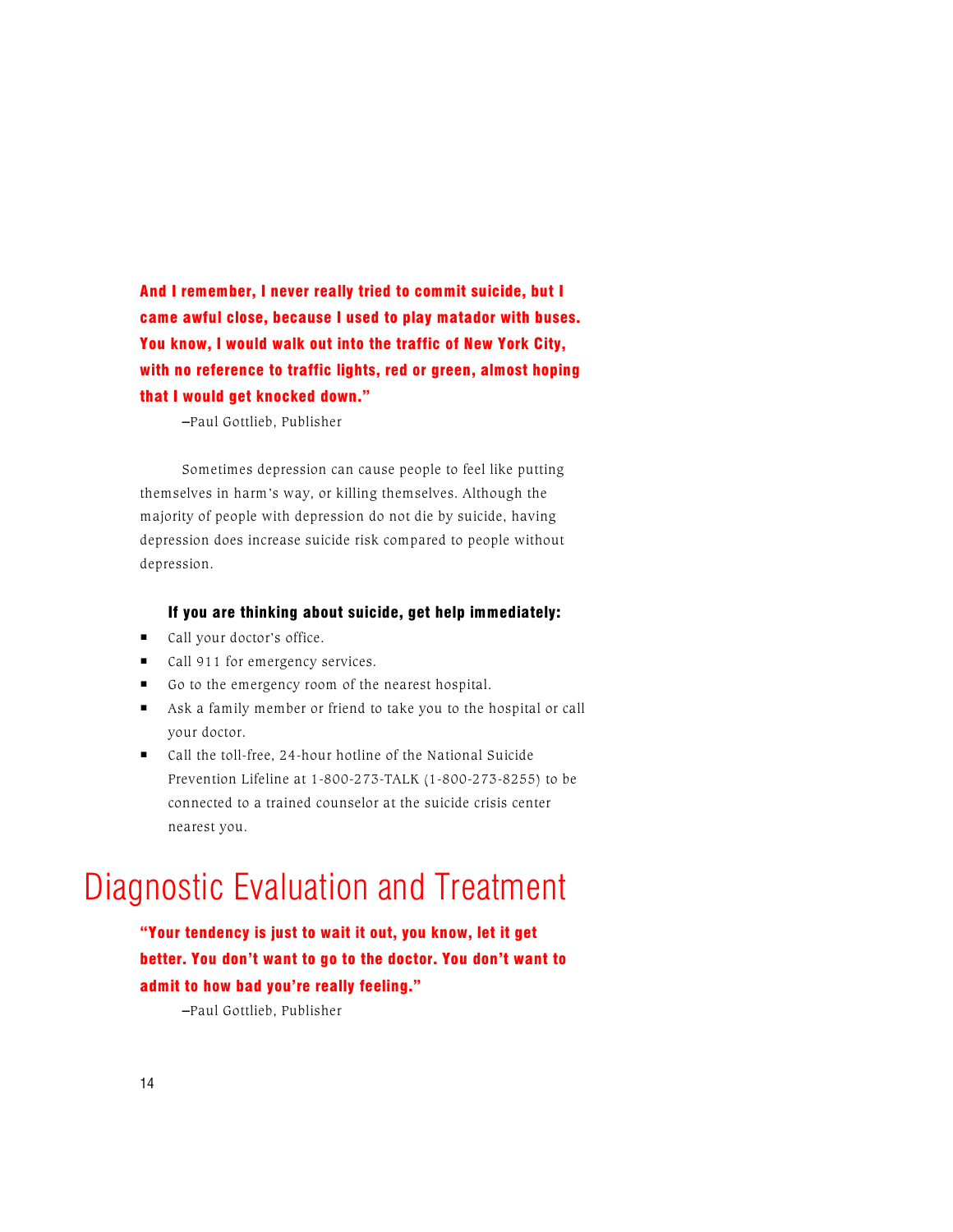The first step to getting appropriate treatment for depression is a physical examination by a physician. Certain medications as well as some medical conditions such as a viral infection, thyroid disorder, or low testosterone level can cause the same symptoms as depression, and the physician should rule out these possibilities through examination, interview, and lab tests. If no such cause of the depressive symptoms is found, the physician should do a psychological evaluation or refer the patient to a mental health professional.

A good diagnostic evaluation will include a complete history of symptoms: i.e., when they started, how long they have lasted, their severity, and whether the patient had them before and, if so, if the symptoms were treated and what treatment was given. The doctor should ask about alcohol and drug use, and if the patient has thoughts about death or suicide. Further, a history should include questions about whether other family members have had a depressive illness and, if treated, what treatments they may have received and if they were effective. Last, a diagnostic evaluation should include a mental status examination to determine if speech, thought patterns, or memory has been affected, as sometimes happens with depressive disorders.

Treatment choice will depend on the patient's diagnosis, severity of symptoms, and preference. There are a variety of treatments, including medications and short-term psychotherapies (i.e., "talk" therapies), that have proven effective for depressive disorders. In general, severe depressive illnesses, particularly those that are recurrent, will require a combination of treatments for the best outcome.

### **Medications**

There are several types of medications used to treat depression. These include newer antidepressant medications–chiefly the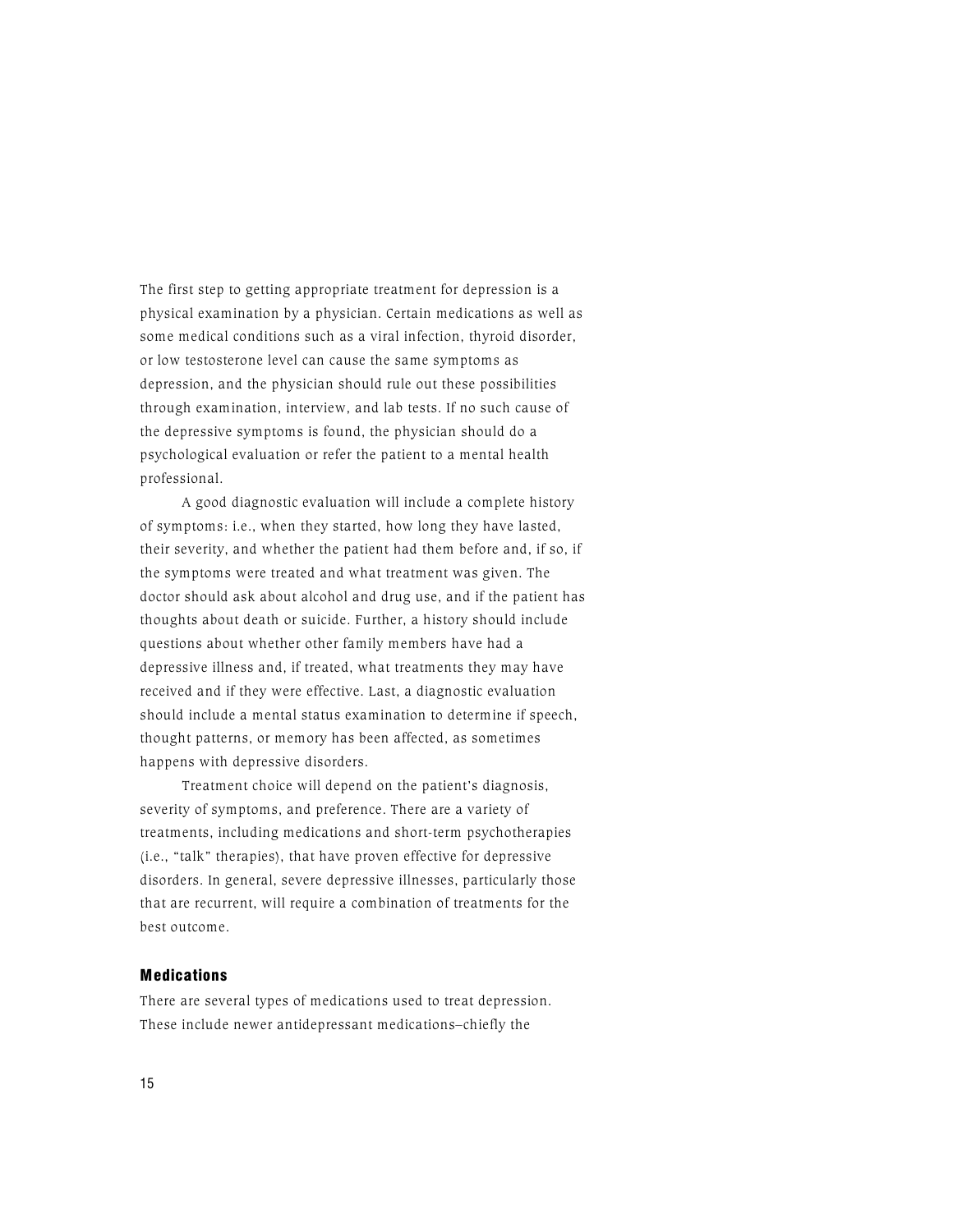selective serotonin reuptake inhibitors (SSRIs)–and older ones, the tricyclics and the monoamine oxidase inhibitors (MAOIs). The SSRIs (and other newer medications that affect neurotransmitters such as dopamine or norepinephrine) generally have fewer side effects than tricyclics. Sometimes the doctor will try a variety of antidepressants before finding the most effective medication or combination of medications for the patient. Sometimes the dosage must be increased to be effective. Although some improvements may be seen in the first couple of weeks, antidepressant medications must be taken regularly for three to four weeks (in some cases, as many as eight weeks) before the full therapeutic effect occurs.

Patients often are tempted to stop medication too soon. They may feel better and think they no longer need the medication, or they may think it isn't helping at all. It is important to keep taking medication until it has a chance to work, though side effects (see section on Side Effects, pages 19-20) may appear before antidepressant activity does. Once the person is feeling better, it is important to continue the medication for at least four to nine months to prevent a relapse into depression. Some medications must be stopped gradually to give the body time to adjust, and many can produce withdrawal symptoms if discontinued abruptly. Therefore, *you should never discontinue your medication without first talking to your doctor*. For individuals with bipolar disorder and those with chronic or recurrent major depression, medication may have to be maintained indefinitely.

Recently, concerns have been raised that the use of antidepressant medications themselves may induce suicidal behavior in youths. In fact, following a thorough and comprehensive review of all the available published and unpublished controlled clinical trials of antidepressants in children and adolescents, the FDA has adopted a "black box" label on SSRI medications to warn the public about an increased risk of suicidal thoughts (suicidal ideation) or behavior ("suicidality") in children and adolescents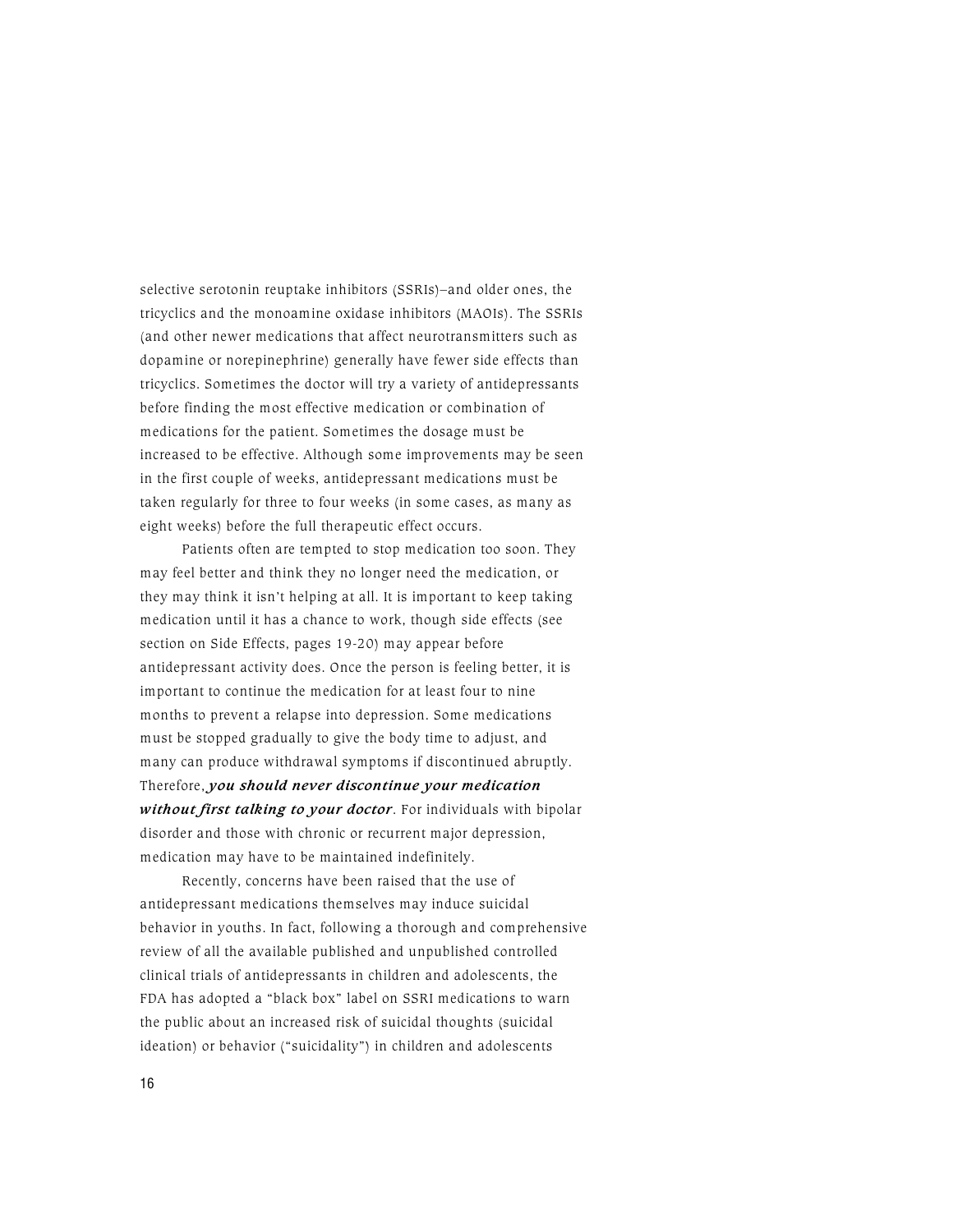treated with these medications. However, studies show that there are substantial benefits from medication treatment for adolescents with moderate and severe depression, including many with suicidal ideation. Parents and children should work with their health care provider to determine the best and most appropriate treatment. For more information, visit the NIMH website at <http://www.nimh.nih.gov/healthinformation/> antidepressant\_child.cfm.

 Medications for depressive disorders are not habit-forming. Nevertheless, as is the case with any type of medication prescribed for more than a few days, doctors must carefully monitor these treatments to determine if the patient is getting the most effective dosage. The doctor should check regularly the dosage of each medicine and its effectiveness.

For the small number of people for whom MAO inhibitors are the best treatment, it is necessary to avoid certain foods that contain high levels of tyramine, including many cheeses, wines, and pickles, as well as medications such as decongestants. The interaction of tyramine with MAOIs can bring on a hypertensive crisis (a sharp increase in blood pressure) that can lead to a stroke. The doctor should furnish a complete list of prohibited foods, and the patient should carry it at all times. Other forms of antidepressants require no food restrictions. Efforts are underway to develop a "skin patch" system for one of the newer MAOIs, selegiline. If successful, this may be a more convenient and safer medication option than the older MAOI tablets.

### *Medications of any kind-prescribed, over-the-counter, or borrowedS should never be mixed without consulting a doctor.* Health professionals who may prescribe a medication, such as a dentist or other medical specialist, should be told of all the medications the patient is taking. Some medications, although safe when taken alone, can cause severe and dangerous side effects if

taken in combination with others.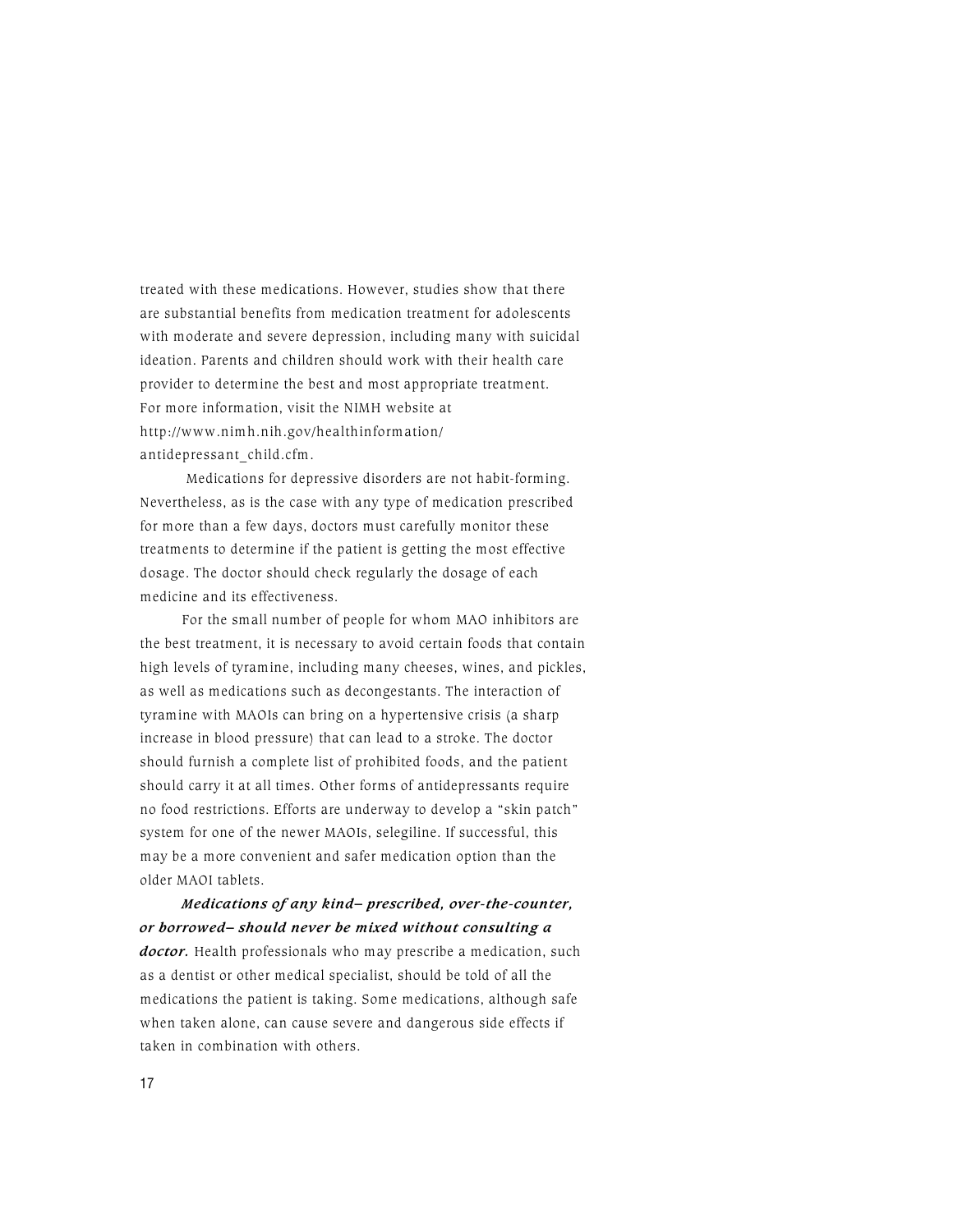Alcohol-including wine, beer, and hard liquor-or street drugs may reduce the effectiveness of antidepressants and should be avoided. However, doctors may permit people who have not had a problem with alcohol abuse or dependence to use a modest amount of alcohol while taking one of the newer antidepressants.

 Antianxiety drugs or sedatives are not antidepressants. They are sometimes prescribed along with antidepressants, but they are not effective when taken alone for a depressive disorder. Stimulants, such as amphetamines, are also not effective antidepressants, but they are used occasionally, under close supervision, in medically ill depressed patients.

Lithium has for many years been the treatment of choice for bipolar disorder, as it can be effective in smoothing out the mood swings common to this illness. Doctors must carefully monitor its use as the range between an effective dose and a toxic one is small. If a person has preexisting thyroid, kidney, or heart disorders or epilepsy, lithium may not be recommended. Fortunately, other medications have been found to be of benefit in controlling mood swings. Among these are two mood-stabilizing anticonvulsants, valproate (Depakote®) and carbamazepine (Tegretol®). Both of these medications have gained wide acceptance in clinical practice, and the Food and Drug Administration has approved valproate for first-line treatment of acute mania. Other anticonvulsants that are being used now include lamotrigine (Lamictal®), and topiramate (Topamax®); however, their role in the treatment of bipolar disorder is not yet proven and remains under study.

Most people who have bipolar disorder take more than one medication. In addition to lithium and/or an anticonvulsant, doctors often prescribe a medication for accompanying agitation, anxiety, depression, or insomnia. Finding the best possible combination of these medications is of utmost importance to the patient and requires close monitoring by the physician.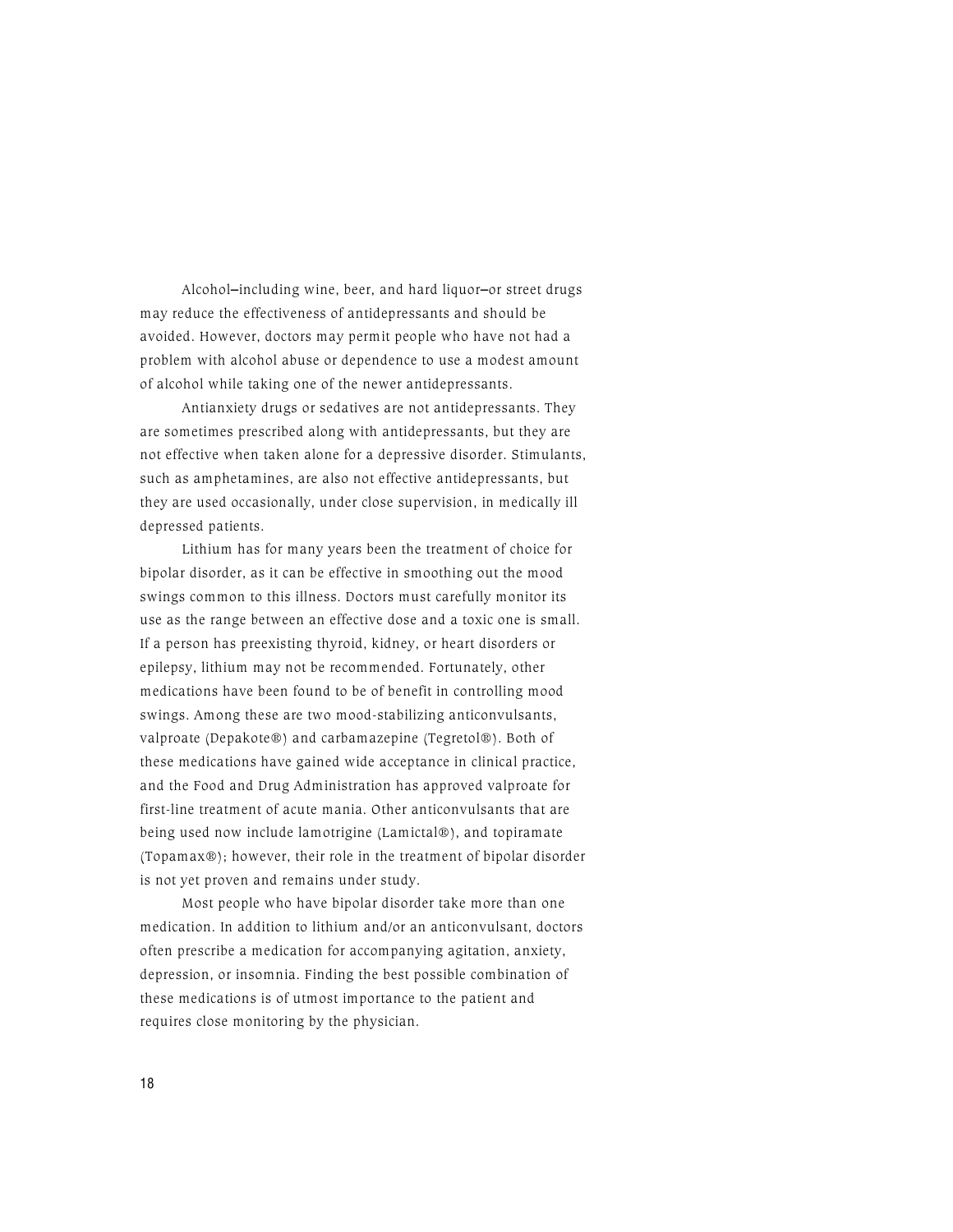*Questions about any medication prescribed, or problems that may be related to it, should be discussed with your doctor.*

### *Side Effects*

Before starting a new medication, ask the doctor to tell you about any side effects you may experience. Antidepressants may cause mild and, usually, temporary side effects (sometimes referred to as adverse effects) in some people. Typically, these are annoying, but not serious. However, any unusual reactions or side effects, or those that interfere with functioning, should be reported to the doctor immediately.

The most common side effects of the newer antidepressants (SSRIs and others) are:

- *Headache* will usually go away.
- **P** *Nausea* also temporary, but even when it occurs, it is short-lived after each dose.
- P *Insomnia and nervousness* (trouble falling asleep or waking often during the night)  $-$  may occur during the first few weeks but are usually resolved over time or with a reduction in dosage.
- **P** *Agitation (feeling jittery)* notify your doctor if this happens for the first time after the drug is taken and is persistent.
- *Sexual problems* consult your doctor if the problem is persistent or worrisome. Although depression itself can lower libido and impair sexual performance, SSRIs and some other antidepressants can provoke sexual dysfunction. These side effects can affect more than half of adults taking SSRIs. In men, common problems include reduced sexual drive, erectile dysfunction, and delayed ejaculation. For some men, dosage reductions or acquired tolerance to the medication reduce sexual dysfunction symptoms. Although changing from one SSRI to another has generally not been shown to be beneficial, one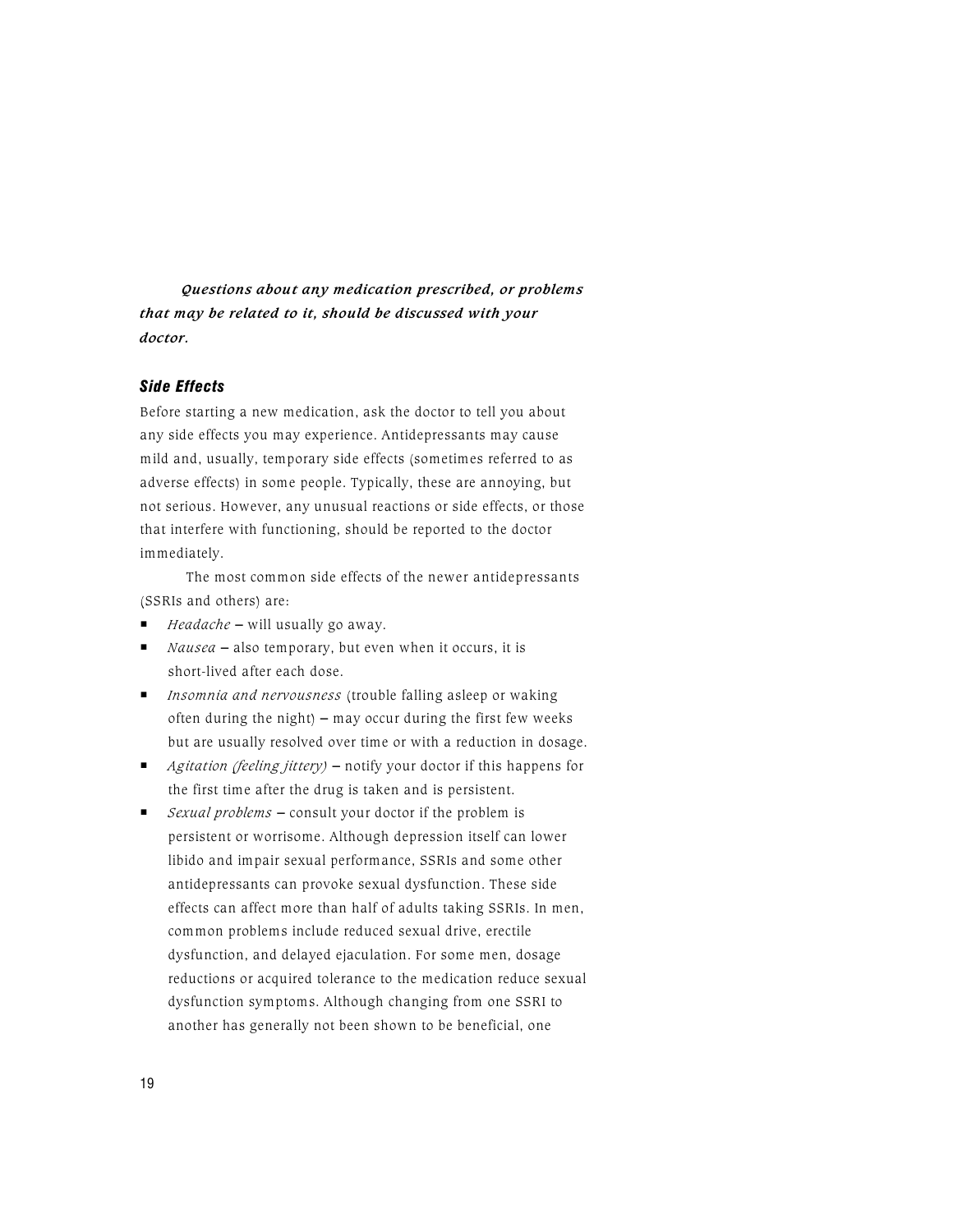study showed that citalopram (Celexa®) did not seem to cause sexual impairment in patients who had experienced such events with another SSRI.<sup>37</sup>

Some clinicians treating men with antidepressant-associated sexual dysfunction report improvement with the addition of bupropion (Wellbutrin®)<sup>38</sup> or sildenafil (Viagra®)<sup>39</sup> to ongoing treatment. Be sure to discuss the various options with your doctor and inquire about other interventions that can help.

Tricyclic antidepressants have different types of side effects:

- **P** *Dry mouth* drinking sips of water, chewing sugarless gum, and cleaning teeth daily is helpful.
- **P** *Constipation* adding bran cereals, prunes, fruit, and vegetables to your diet should help.
- **Bladder problems emptying the bladder may be troublesome,** and the urine stream may not be as strong as usual; notify your doctor if there is marked difficulty or pain. This side effect may be particularly problematic in older men with enlarged prostate conditions.
- **P** *Sexual problems* sexual functioning may change; men may experience some loss of interest in sex, difficulty in maintaining an erection or achieving orgasm. If they are worrisome, discuss these side effects you're your doctor.
- *Blurred vision* will pass soon and will not usually necessitate a new glasses prescription.
- **P** *Dizziness* rising from the bed or chair slowly is helpful.
- **P** *Drowsiness as a daytime problem* usually passes soon. If you feel drowsy or sedated you should not drive or operate heavy equipment. The more sedating antidepressants are generally taken at bedtime to help sleep and minimize daytime drowsiness.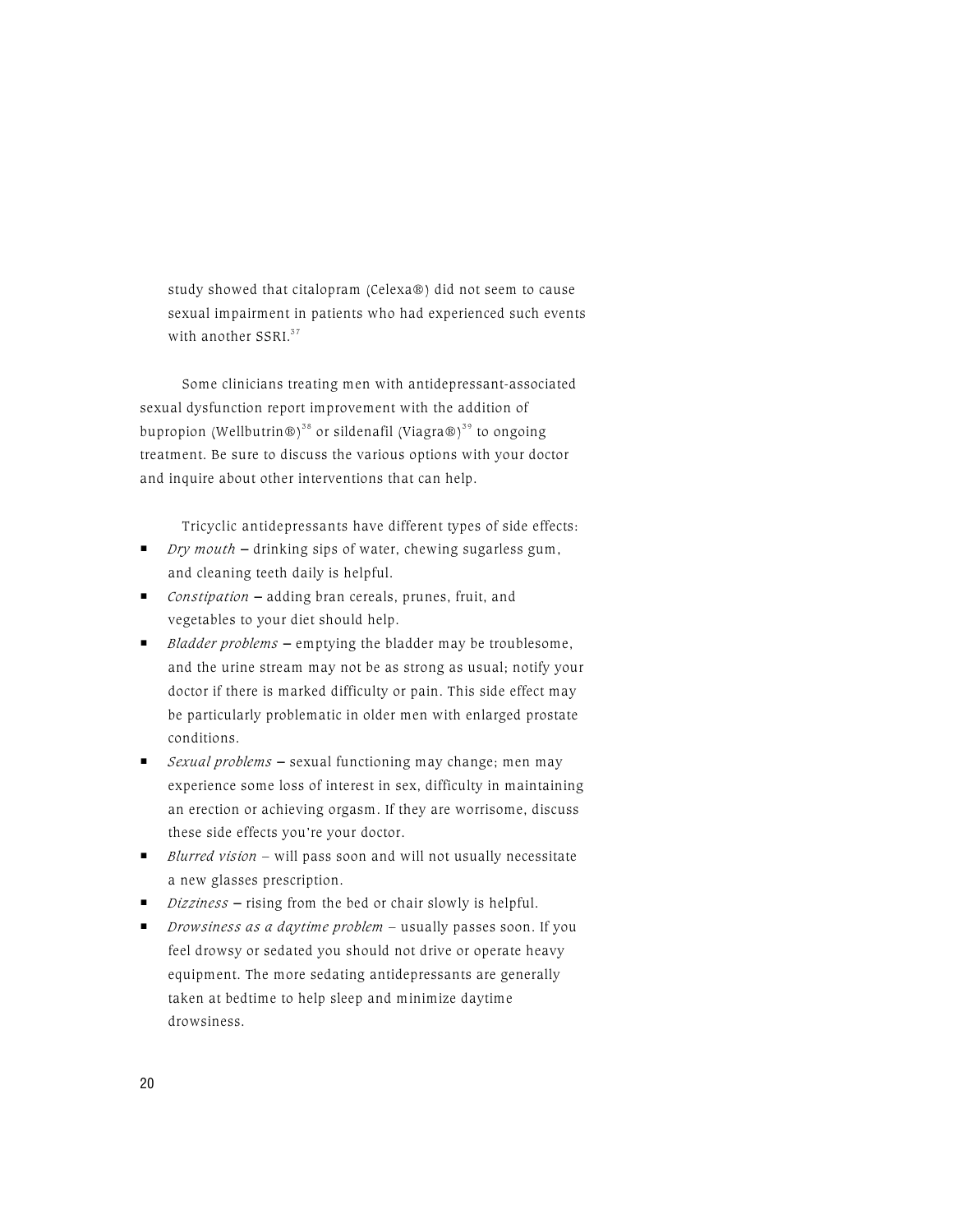### Psychotherapies

Several forms of psychotherapy, including some short-term (10-20 weeks) therapies, can help people with depressive disorders. Two of the short-term psychotherapies that research has shown to be effective for depression are cognitive-behavioral therapy (CBT) and interpersonal therapy (IPT). Cognitive-behavioral therapists help patients change the negative thinking and behavior patterns that contribute to, or result from, depression. Through verbal exchange with the therapist, as well as "homework" assignments between therapy sessions, CBT helps patients understand their depression and resolve problems related to it. Interpersonal therapists help patients work through disturbed personal relationships that may be contributing to or worsening their depression. Psychotherapy is offered by a variety of licensed mental health providers, including psychiatrists, psychologists, social workers, and mental health counselors.

For many depressed patients, especially those with moderate to severe depression, a combination of antidepressant medication and psychotherapy is the preferred approach to treatment. Some psychiatrists offer both types of intervention. Alternatively, two mental health professionals may collaborate in the treatment of a person with depression; for example, a psychiatrist or other physician, such as a family doctor, may prescribe medication while a nonmedical therapist provides ongoing psychotherapy.

"You start to have these little thoughts, 'Wait, maybe I can get through this. Maybe these things that are happening to me aren't so bad.' And you start thinking to yourself, 'Maybe I can deal with things for now.' And it's just little tiny thoughts until you realize that it's gone and then you go, 'Oh my God, thank you, I don't feel sad anymore.' And then when it was finally gone, when I felt happy, I was back to the usual things that I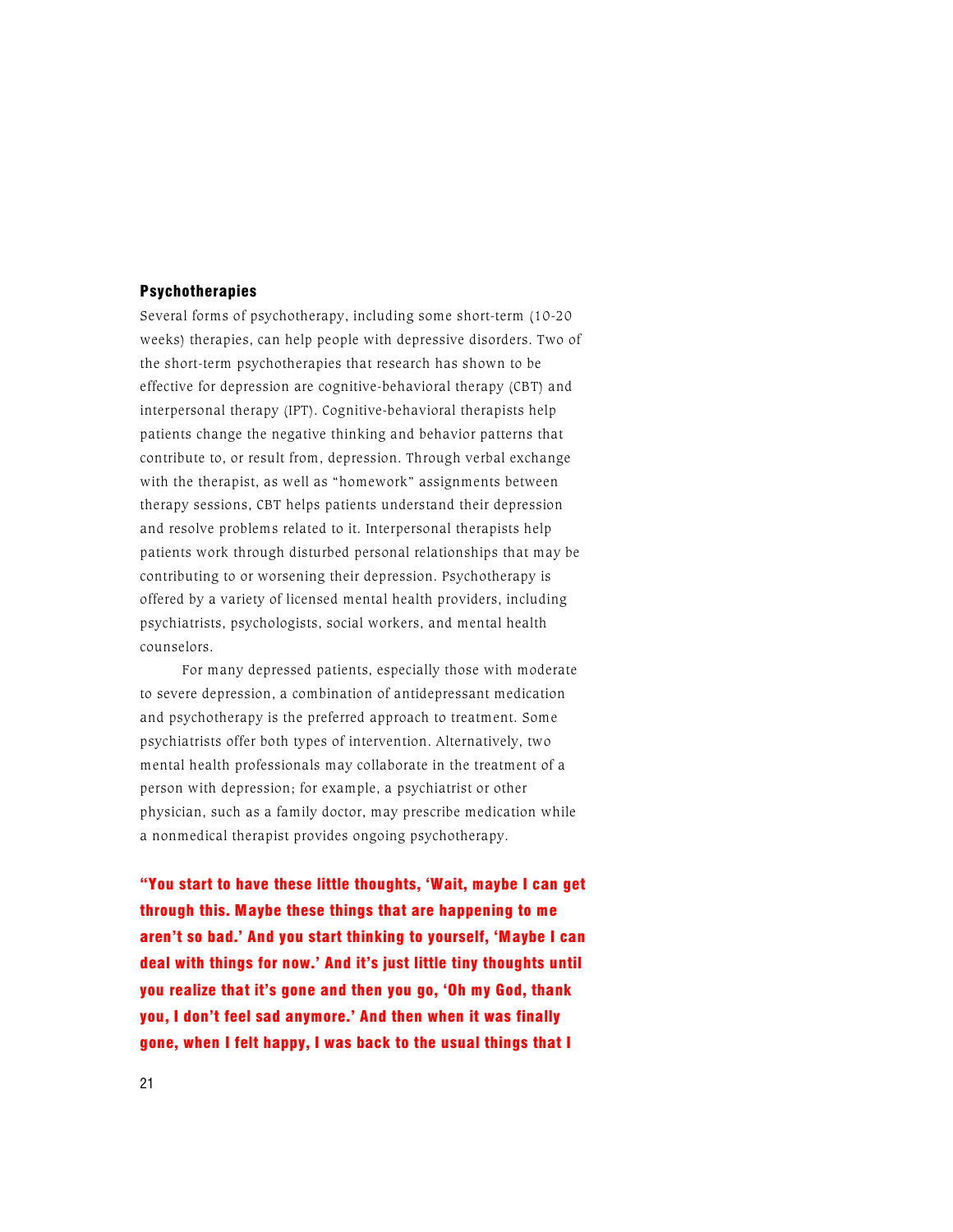### was doing in my life. You get so happy because you think to yourself, 'I never thought it would leave.'"

-Shawn Colten, National Diving Champion

### Electroconvulsive Therapy

Electroconvulsive therapy (ECT) is another treatment option that may be particularly useful for individuals whose depression is severe or life threatening, or who cannot take antidepressant medication. ECT often is effective in cases where antidepressant medications do not provide sufficient relief of symptoms. The exact mechanisms by which ECT exerts its therapeutic effect are not yet  $k$ nown<sup>40</sup>

In recent years, ECT has much improved. Before treatment, which is done under brief anesthesia, patients are given a muscle relaxant. Electrodes are placed at precise locations on the head to deliver electrical impulses. The stimulation causes a brief (about 30 seconds) generalized seizure within the brain, which is necessary for therapeutic efficacy. The person receiving ECT does not consciously experience the electrical stimulus.

A typical course of ECT entails six to 12 treatments, administered at a rate of three times per week, on either an inpatient or outpatient basis. To sustain the response to ECT, continuation treatment, often in the form of antidepressant and/or mood stabilizer medication, must be instituted. Some individuals may require maintenance ECT (M-ECT), which is delivered on an outpatient basis at a rate usually of one treatment weekly, tapered off to bi-weekly to monthly for up to one year.

The most common side effects of ECT are confusion and memory loss for events surrounding the period of ECT treatment. The confusion and disorientation experienced upon awakening after ECT typically clear within an hour. More persistent memory problems are variable and can be minimized with the use of modern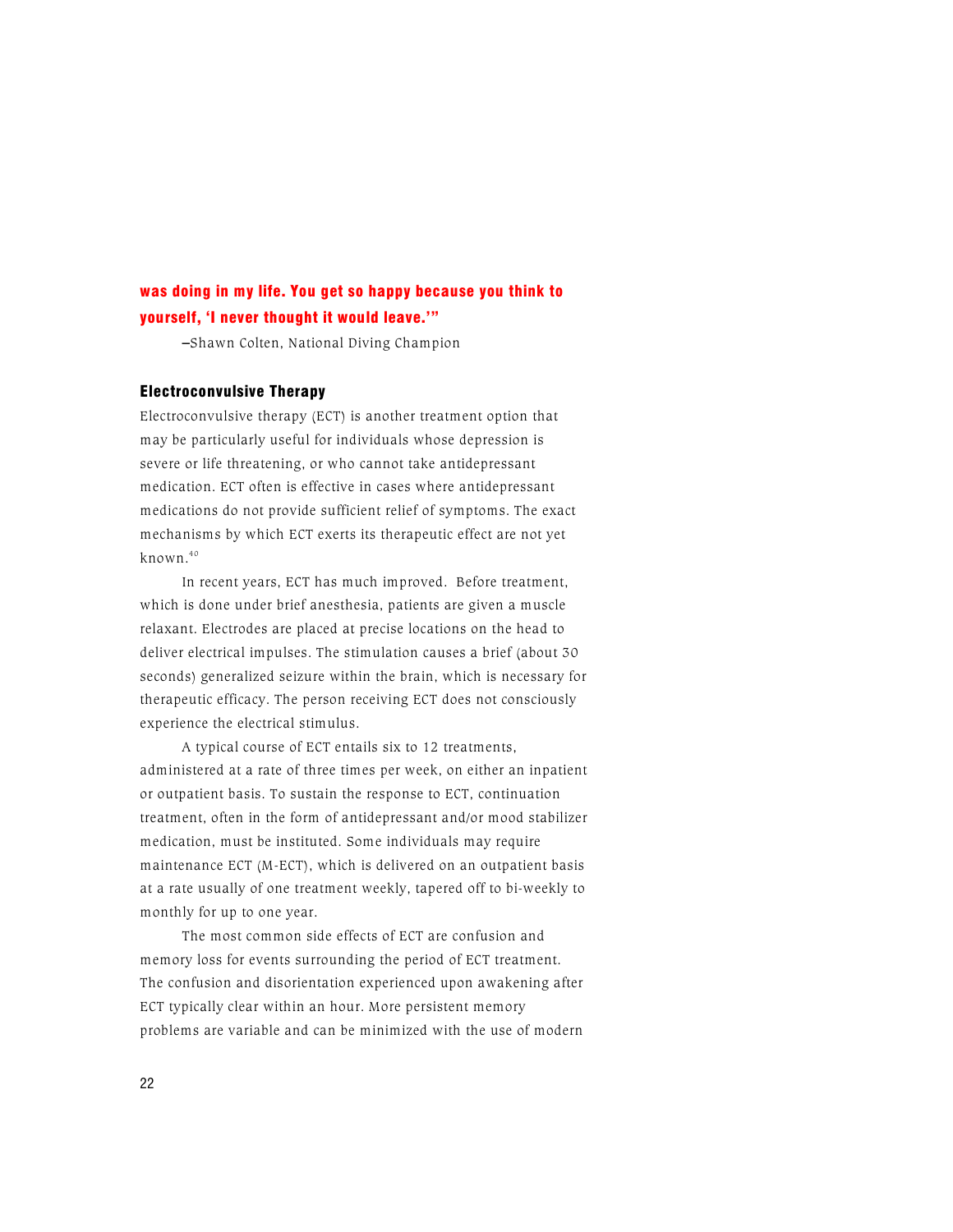treatment techniques, such as application of both stimulus electrodes to the right side of the head (unilateral ECT).  $40,41$  A recent study showed no adverse cognitive effects of M-ECT after one year.<sup>42</sup>

### Herbal Therapy

In the past several years, there has been an increase in public interest in the use of herbs for the treatment of both depression and anxiety. The extract from St. John's wort (Hypericum perforatum), a wild-growing plant with yellow flowers, has been used extensively in Europe as a treatment for mild to moderate depression, and it now ranks among the top-selling botanical products in the United States. Because of the increase in Americans' use of St. John's wort and the need to answer important remaining questions about the herb's efficacy for long-term treatment of depression, the National Institutes of Health (NIH) conducted a clinical trial to determine whether a well-standardized extract of St. John's wort is effective in the treatment of adults suffering from major depression of moderate severity. The trial found that St. John's wort was no more effective for treating major depression of moderate severity than an inert pill (placebo). $43$  Another study is underway looking at St. John's wort for the treatment of minor depression.

Research from NIH has shown that St. John's wort interacts with some drugs including certain drugs used to control HIV infection. The Food and Drug Administration issued a Public Health Advisory on February 10, 2000, which stated that the herb appears to affect an important metabolic pathway that many prescription drugs use to treat conditions such as heart disease, depression, seizures, certain cancers, and rejection of organ transplants. The same pathway is also responsible for the effectiveness of oral contraceptives to prevent pregnancy. Using the herb may limit the effectiveness of these medications. People taking HIV medications should be especially careful since St. John's wort may reduce the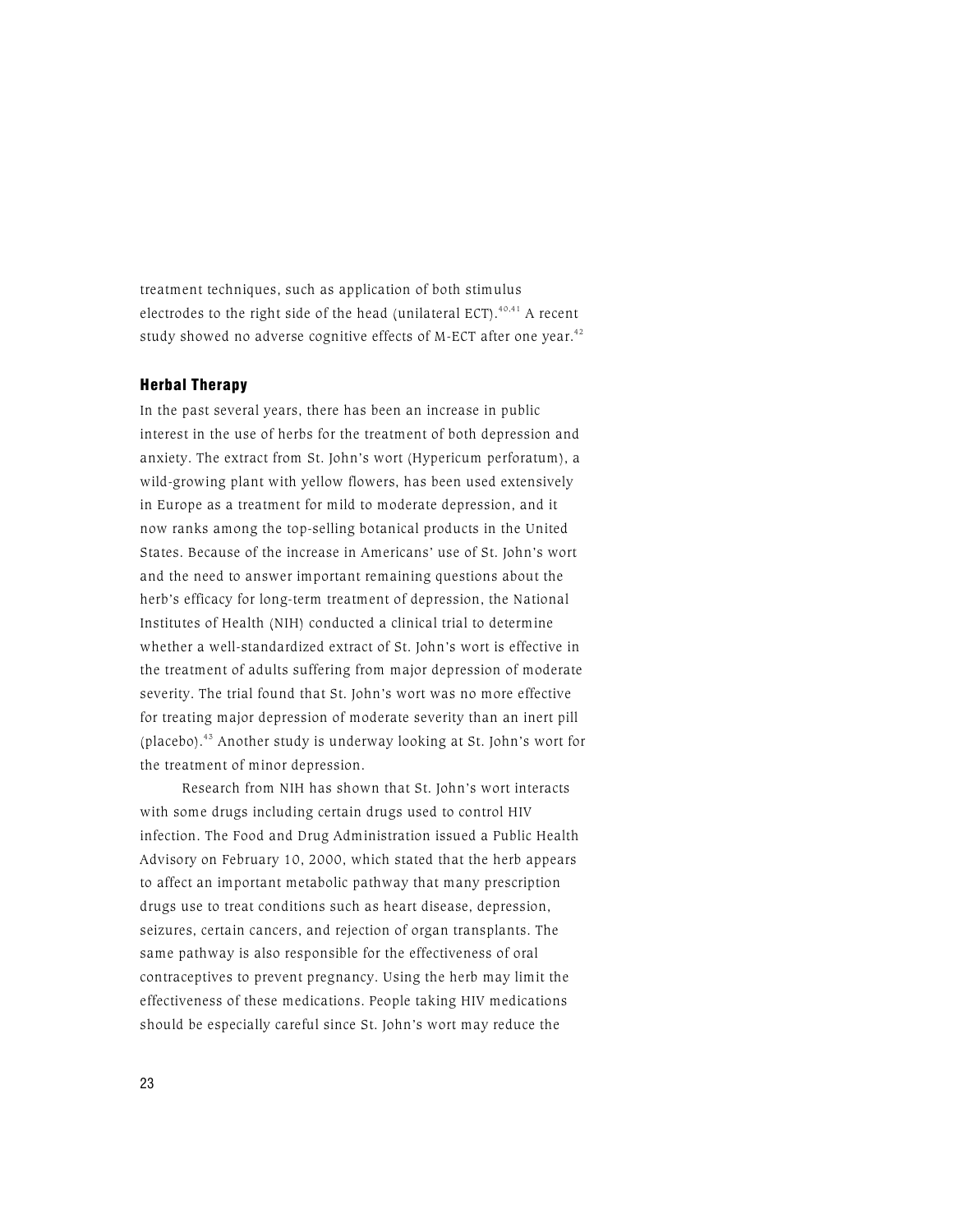HIV medication levels in the bloodstream and could allow the AIDS virus to rebound, perhaps in a drug-resistant form. Health care providers should alert their patients about these potential drug interactions, and patients should always consult their health care provider before taking any herbal supplement.

# How to Help Yourself if You Are Depressed

"It affects the way you think. It affects the way you feel. It just simply invades every pore of your skin. It's a blanket that covers everything. The act of pretending to be well was so exhausting. All I could do was shut down. At times you just say 'It's enough already.'"

-Steve Lappen, Writer

Depressive disorders can make one feel exhausted, worthless, helpless, and hopeless. It is important to realize that these negative views are part of the depression and do not accurately reflect the actual circumstances. Negative thinking fades as treatment begins to take effect. In the meantime:

- Engage in mild exercise. Go to a movie, a ballgame, or participate in religious, social, or other activities.
- **P** Set realistic goals and assume a reasonable amount of responsibility.
- P Break large tasks into small ones, set some priorities, and do what you can as you can.
- **Part Try to be with other people and to confide in someone; it is** usually better than being alone and secretive.
- $\blacksquare$  Participate in activities that may make you feel better.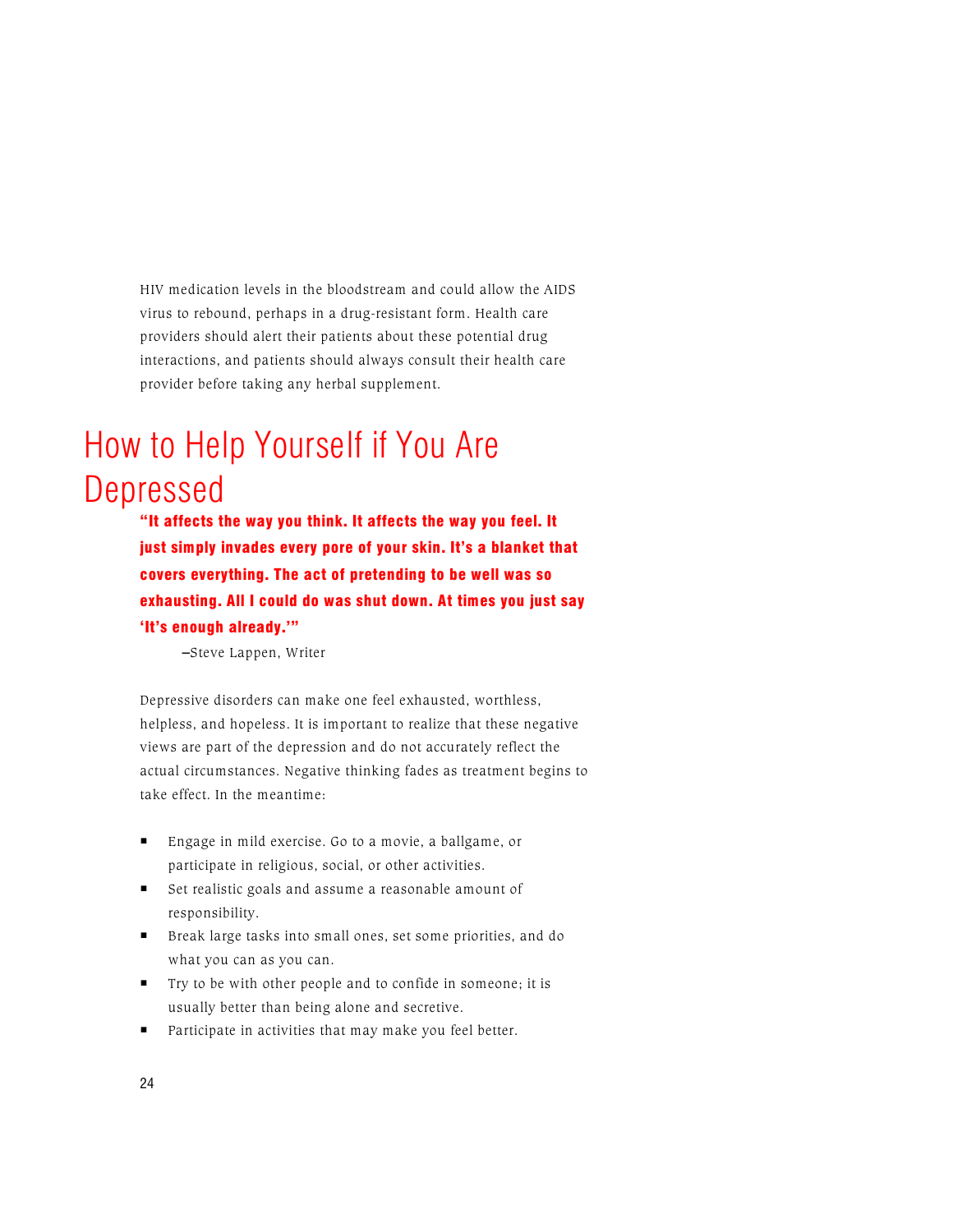- Expect your mood to improve gradually, not immediately. Feeling better takes time. Often during treatment of depression, sleep and appetite will begin to improve before depressed mood lifts.
- Postpone important decisions. Before deciding to make a significant transition–change jobs, get married or divorced–discuss it with others who know you well and have a more objective view of your situation.
- **P** Do not expect to 'snap out of' a depression. But do expect to feel a little better day-by-day.
- Remember, positive thinking will replace the negative thinking as your depression responds to treatment.
- Let your family and friends help you.

## How Family and Friends Can Help

The most important thing anyone can do for a man who may have depression is to help him get to a doctor for a diagnostic evaluation and treatment. First, try to talk to him about depression-help him understand that depression is a common illness among men and is nothing to be ashamed about. Perhaps share this booklet with him. Then encourage him to see a doctor to determine the cause of his symptoms and obtain appropriate treatment.

Occasionally, you may need to make an appointment for the depressed person and accompany him to the doctor. Once he is in treatment, you may continue to help by encouraging him to stay with treatment until symptoms begin to lift (several weeks) or to seek different treatment if no improvement occurs. This may also mean monitoring whether he is taking prescribed medication and/or attending therapy sessions. Encourage him to be honest with the doctor about his use of alcohol and prescription or recreational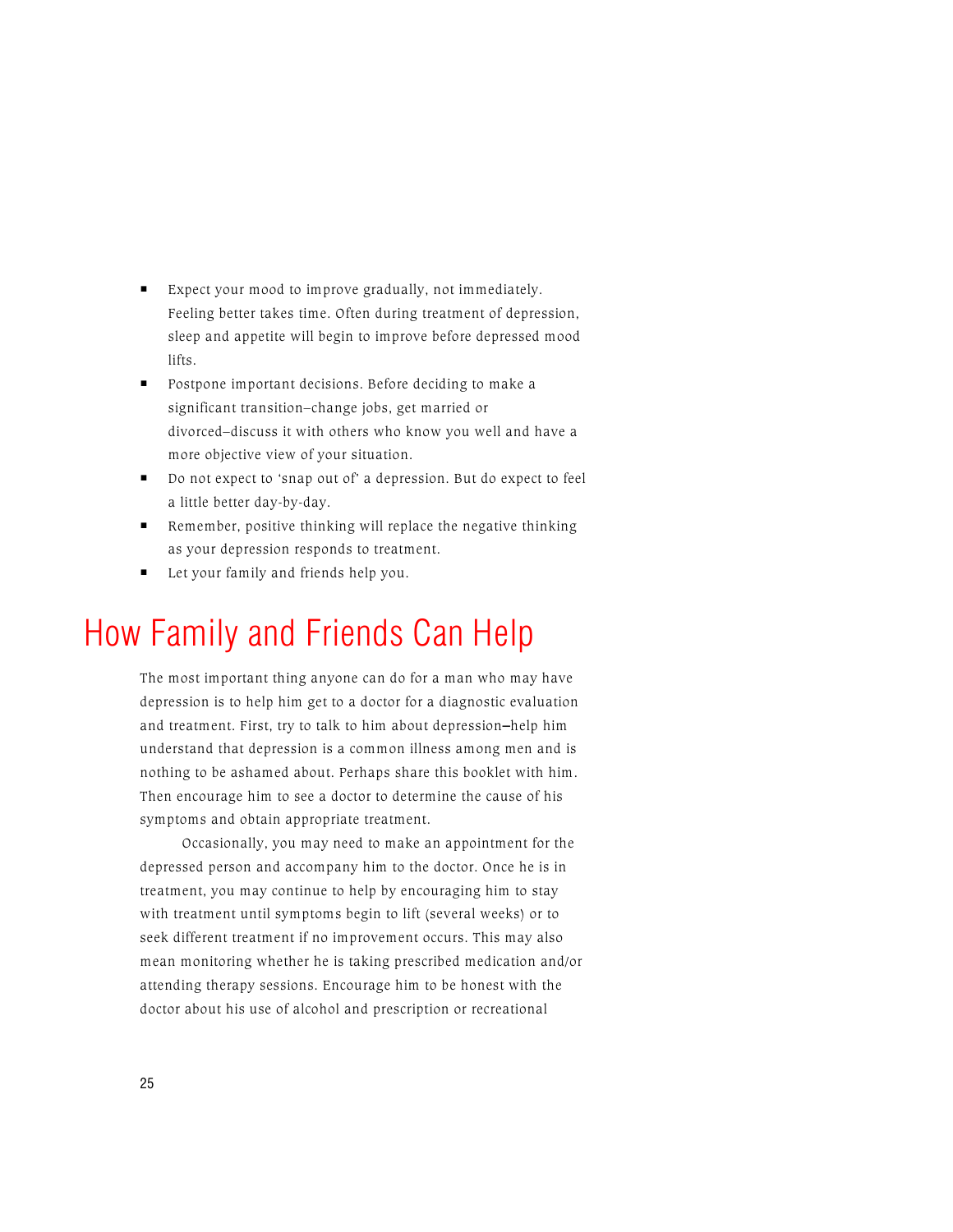drugs, and to follow the doctor's orders about the use of these substances while on antidepressant medication.

The second most important thing is to offer emotional support to the depressed person. This involves understanding, patience, affection, and encouragement. Engage him in conversation and listen carefully. Do not disparage the feelings he may express, but point out realities and offer hope. *Do not ignore remarks about suicide. Report them to the depressed person's doctor. In an emergency, call 911.* Invite him for walks, outings, to the movies, and other activities. Be gently insistent if your invitation is refused. Encourage participation in some activities that once gave pleasure, such as hobbies, sports, religious or cultural activities, but do not push him to undertake too much too soon. The depressed person needs diversion and company, but too many demands can increase feelings of failure.

Do not accuse the depressed person of laziness or of faking illness, or expect him 'to snap out of it.' Eventually, with treatment, most people do get better. Keep that in mind, and keep reassuring him that, with time and help, he will feel better.

## Where to Get Help

If unsure where to go for help, talk to people you trust who have experience in mental health, for example, a doctor, nurse, social worker, or religious counselor. Ask their advice on where to seek treatment. If there is a university nearby, its departments of psychiatry or psychology may offer private and/or sliding-scale fee clinic treatment options. Otherwise, check the Yellow Pages under "mental health," "health," "social services," "suicide prevention," "crisis intervention services," "hotlines," "hospitals," or "physicians," for phone numbers and addresses. In times of crisis, the emergency room doctor at a hospital may be able to provide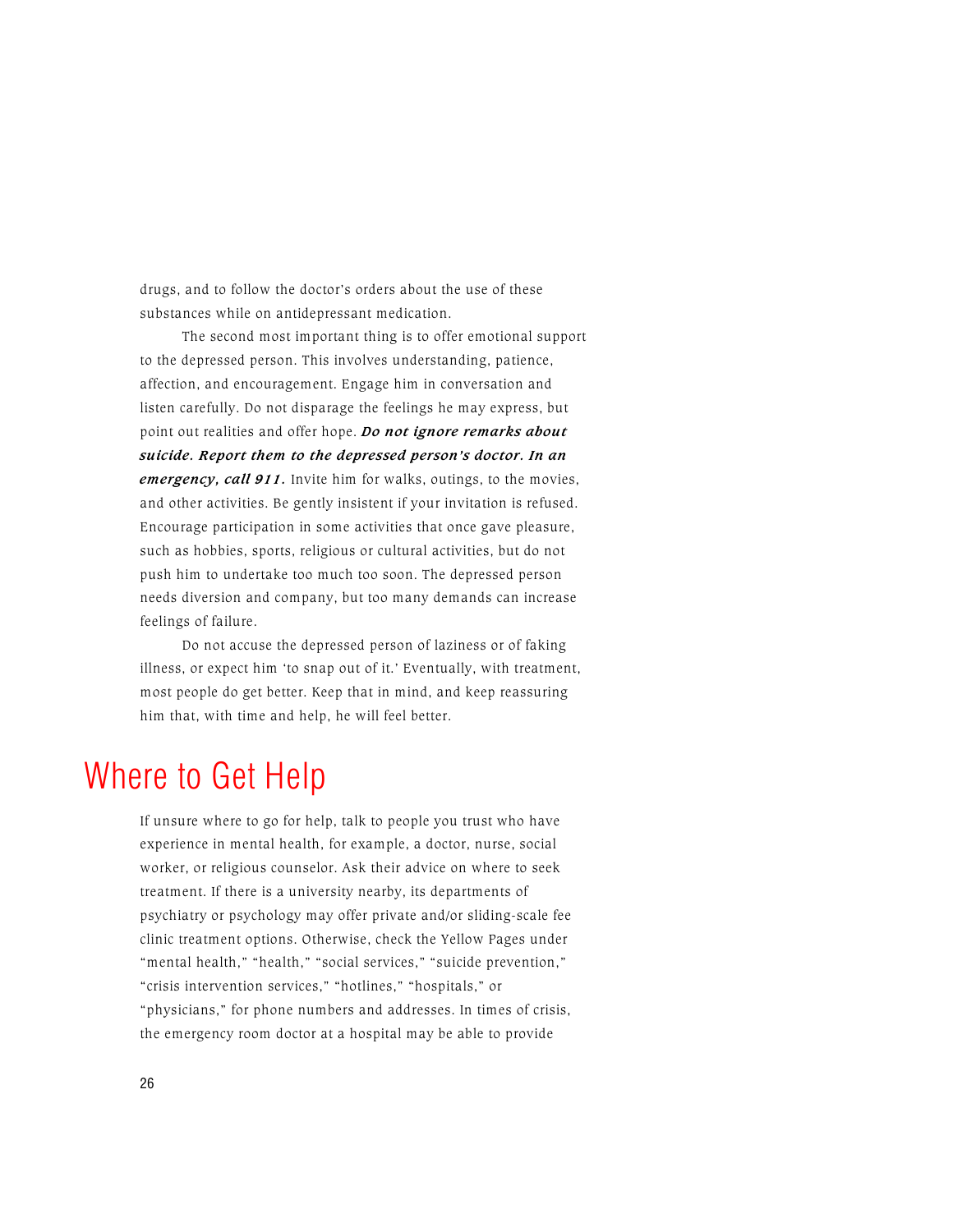temporary help for a mental health problem, and will be able to tell you where and how to get further help.

Listed below are the types of people and places that will make a referral to, or provide, diagnostic and treatment services.

- **Family doctors**
- P Mental health specialists, such as psychiatrists, psychologists, social workers, or mental health counselors
- P Religious leaders/counselors
- **P** Health maintenance organizations
- Community mental health centers
- P Hospital psychiatry departments and outpatient clinics
- P University- or medical school-affiliated programs
- State hospital outpatient clinics
- Social service agencies
- **Private clinics and facilities**
- **Employee assistance programs**
- Local medical and/or psychiatric societies

Within the Federal government, the Substance Abuse and Mental Health Services Administration (SAMHSA) offers a "Services Locator" for mental health and substance abuse treatment programs and resources nationwide. Visit their Web site at **http://www.mentalhealth.samhsa.gov/databases/** 

or call 1-800-789-2647 (toll-free).

## Conclusion

A man can experience depression in many different ways. He may be grumpy or irritable, or have lost his sense of humor. He might drink too much or abuse drugs. It may be that he physically or verbally abuses his wife and his kids. He might work all the time, or compulsively seek thrills in high-risk behavior. Or, he may seem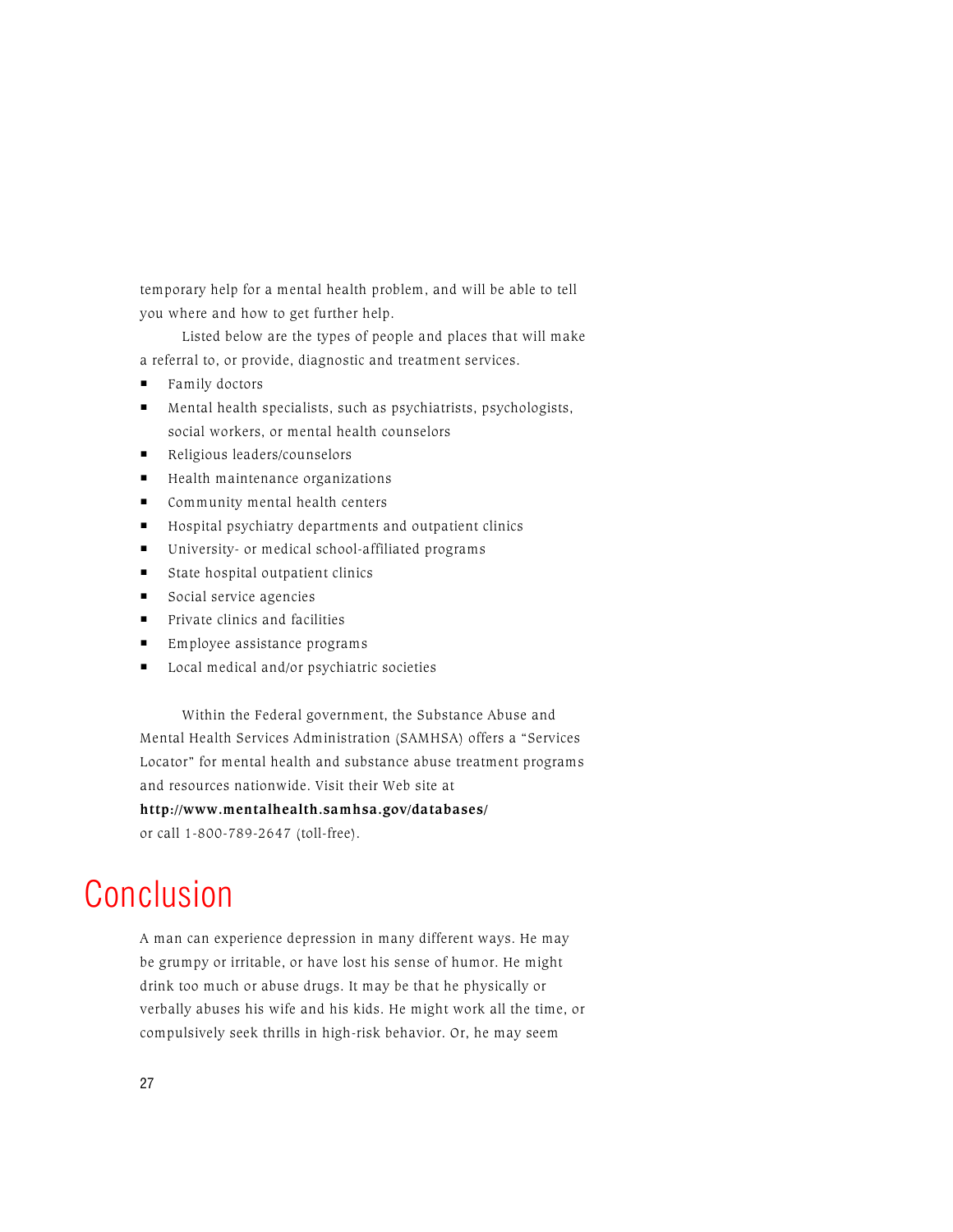isolated, withdrawn, and no longer interested in the people or activities he used to enjoy.

Perhaps this man sounds like you. If so, it is important to understand that there is a brain disorder called depression that may be underlying these feelings and behaviors. It's real: scientists have developed sensitive imaging devices that enable us to see depression in the brain. And it's treatable: more than 80 percent of those suffering from depression respond to existing treatments, and new ones are continually becoming available and helping more people. Talk to a healthcare provider about how you are feeling, and ask for help.

Or perhaps this man sound like someone you care about. Try to talk to him, or to someone who has a chance of getting through to him. Help him to understand that depression is a common illness among men and is nothing to be ashamed about. Encourage him to see a doctor and get an evaluation for depression.

For most men with depression, life doesn't have to be so dark and hopeless. Life is hard enough as it is; and treating depression can free up vital resources to cope with life's challenges effectively. When a man is depressed, he's not the only one who suffers. His depression also darkens the lives of his family, his friends, virtually everyone close to him. Getting him into treatment can send ripples of healing and hope into all of those lives.

Depression is a real illness; it is treatable; and men can have it. It takes courage to ask for help, but help can make all the difference.

"And pretty soon you start having good thoughts about yourself and that you're not worthless and you kind of turn your head over your shoulder and look back at that, that rutted, muddy, dirt road that you just traveled and now you're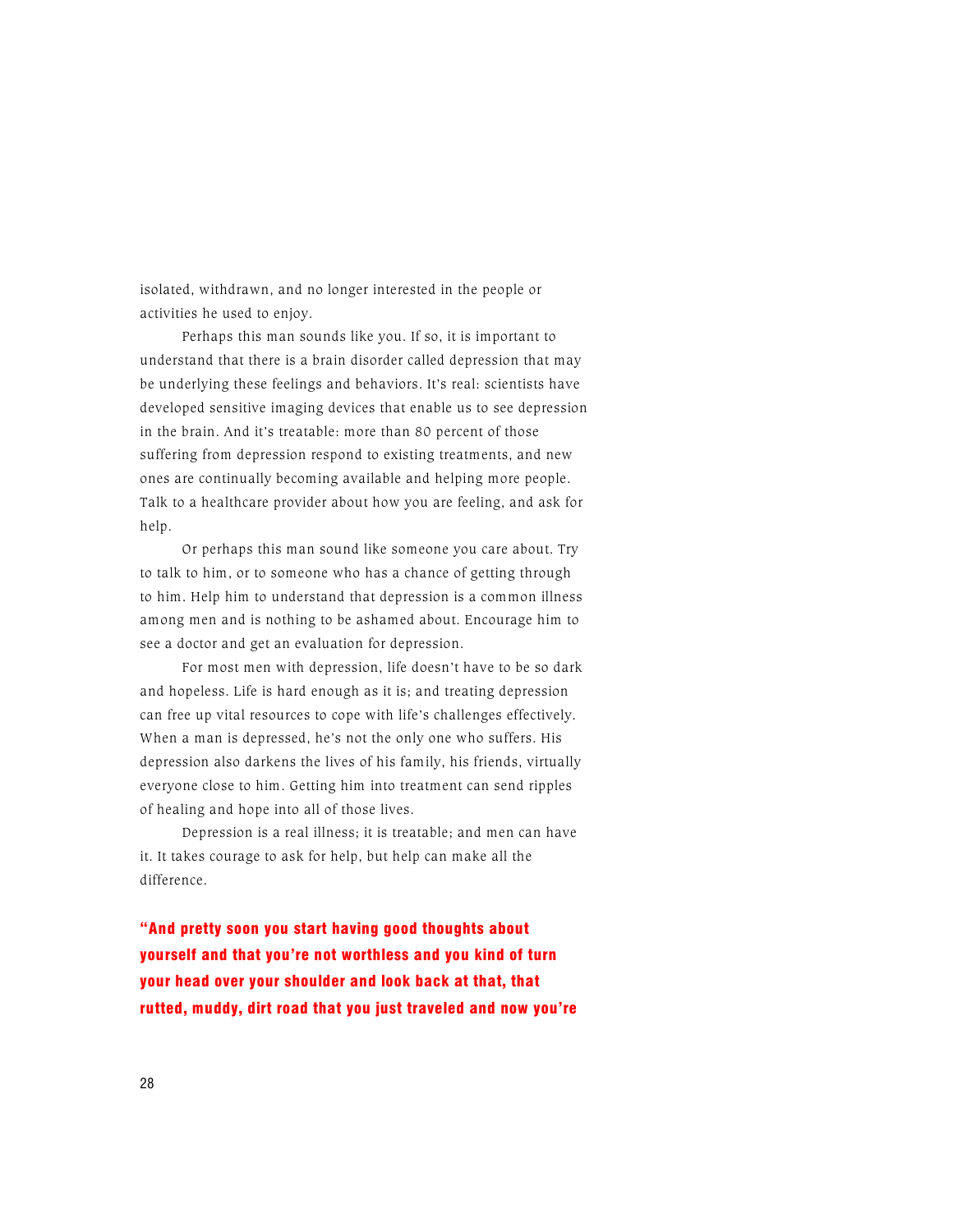on some smooth asphalt and go, 'Wow, what a trip. Still got a ways to go, but I wouldn't want to go down that road again.'"

-Patrick McCathern, First Sergeant, U.S. Air Force, Retired

# For Further Information

### **National Institute of Mental Health**

Public Information and Communications Branch 6001 Executive Boulevard, Room 8184, MSC 9663 Bethesda, MD 20892-9663 Toll-Free: 1-866-227-NIMH (-6464) Phone: 1-301-443-4513 FAX: 1-301-443-4279 TTY: 1-301-443-8431 TTY toll-free: 1-866-415-8051 Web site: **http://www.nimh.nih.gov** E-mail: **nimhinfo@nih.gov**

For information about the Real Men Real Depression (RMRD) campaign, e-mail **[menanddepression@mail.nih.gov](mailto:menanddepression@mail.nih.gov)** or visit the RMRD Web site at **[www.menanddepression.nimh.nih.gov.](http://www.menanddepression.nimh.nih.gov.)**

This publication is also available in Spanish.

Visit the NIMH Website at **http://www.nimh.nih.gov/** for information that supplements this publication.

For information on organizations and related resources for depressive disorders, go to MedLinePlus®, a service of the U.S. National Library of Medicine and the National Institutes of Health, at the following site:

**http://www.nlm.nih.gov/medlineplus/depression.html.**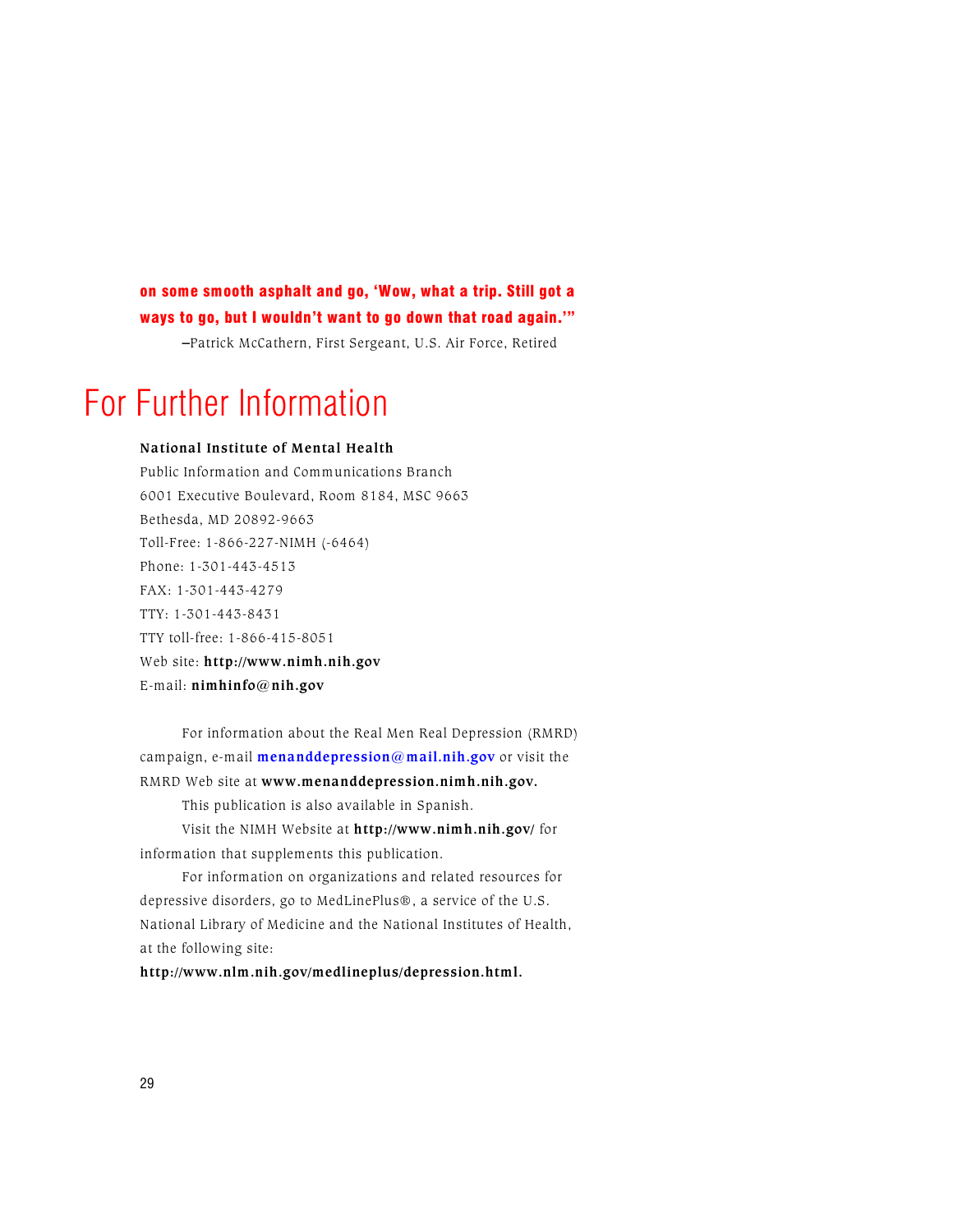## References

 Blehar MD, Oren DA. Gender differences in depression. *Medscape* 1 *Women's Health*, 1997; 2(2):3. Revised from: Women's increased vulnerability to mood disorders: integrating psychobiology and epidemiology. *Depression*, 1995; 3:3-12.

 $2$  Weissman MM, Bland RC, Canino GJ, Faravelli C, Greenwald S, Hwu HG, Joyce PR, Karam EG, Lee CK, Lellouch J, Lepine JP, Newman SC, Rubin-Stiper M, Wells JE, Wickramaratne PJ, Wittchen H, Yeh EK. Cross-national epidemiology of major depression and bipolar disorder. *Journal of the American Medical Association*, 1996; 276: 293-9.

 $3$  Narrow WE. One-year prevalence of depressive disorders among adults 18 and over in the U.S.: NIMH ECA prospective data. Population estimates based on U.S. Census estimated residential population age 18 and over on July 1, 1998. Unpublished table.

<sup>4</sup> Sackeim HA. Commentary: Functional brain circuits in major depression and remission. *Archives of General Psychiatry,* 2001; 58(7): 649-50.

 $5$  Regier DA, Rae DS, Narrow WE, Kaelber CT, Schatzberg AF. Prevalence of anxiety disorders and their comorbidity with mood and addictive disorders. *British Journal of Psychiatry*, 1998; 173(Suppl. 34): 24-8.

 $6$  Depression Guideline Panel. Clinical practice guideline, number 5. *Depression in primary care: volume 1. Detection and diagnosis*. AHCPR Pub. No. 93-0551. Rockville: U.S. Department of Health and Human Services, Agency for Health Care Policy and Research, 1993.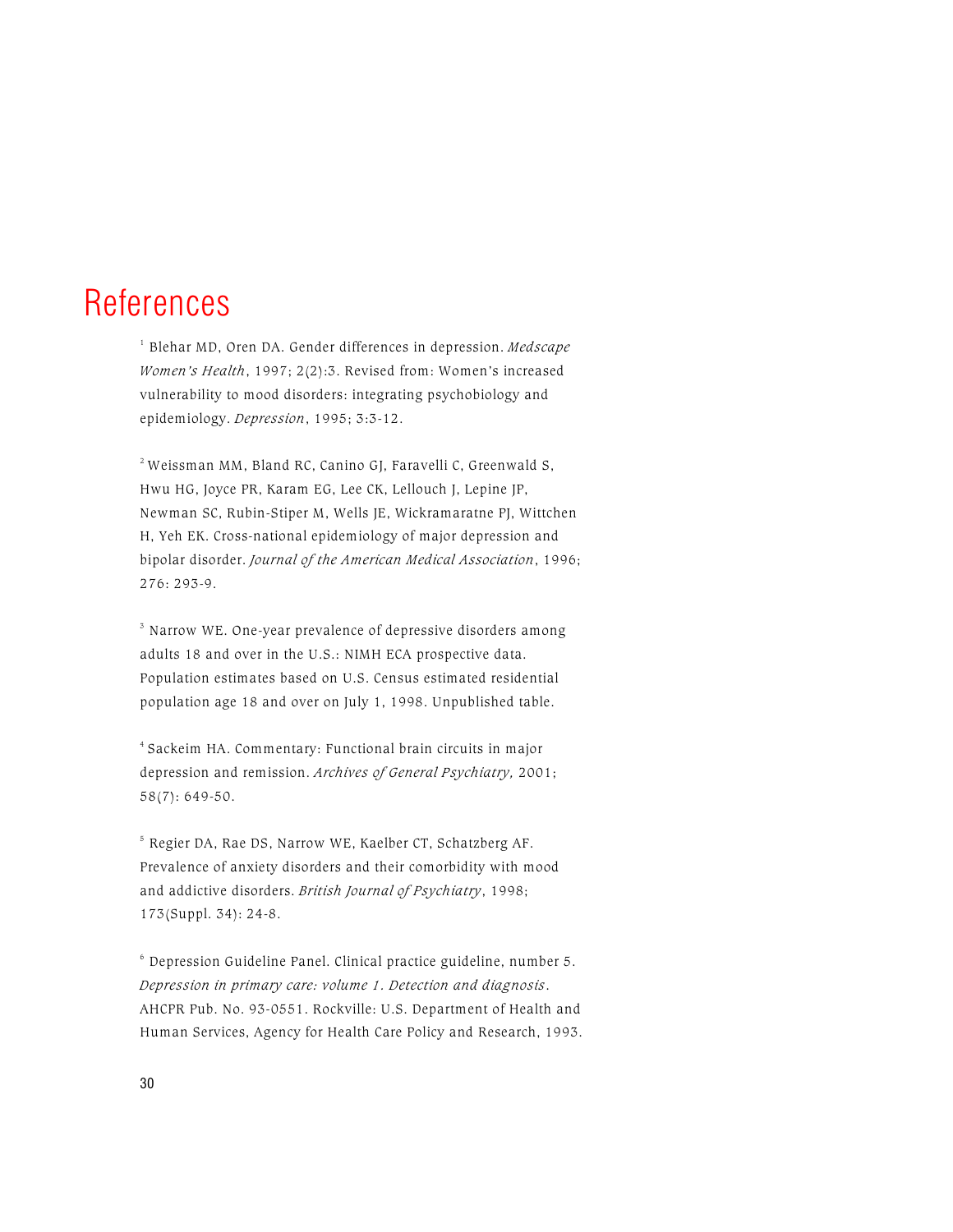$^7$  Shalev AY, Freedman S, Perry T, Brandes D, Sahar T, Orr SP, Pitman RK. Prospective study of posttraumatic stress disorder and depression following trauma. *American Journal of Psychiatry*, 1998; 155(5): 630-7.

<sup>8</sup> Strakowski SM, DelBello MP. The co-occurrence of bipolar and substance use disorders. *Clinical Psychology Review*, 2000; 20(2): 191-206.

<sup>9</sup> NIMH Fact Sheets on Depression and Other Illnesses. June 2002. http://www.nimh.nih.gov/publicat/cooccurmenu.cfm

<sup>10</sup> Tsuang MT, Faraone SV. *The genetics of mood disorders*. Baltimore, MD: Johns Hopkins University Press, 1990.

 $11$  Lewinsohn PM, Hoberman HH, Rosenbaum M. A prospective study of risk factors for unipolar depression. *Journal of Abnormal Psychology*, 1988; 97(3): 251-64.

 $12$  Pollack W. Mourning, melancholia, and masculinity: recognizing and treating depression in men. In: Pollack W, Levant R, eds. *New Psychotherapy for Men*. New York: Wiley, 1998; 147-66.

<sup>13</sup> Cochran SV, Rabinowitz FE. Men and depression: clinical and *empirical perspectives*. San Diego: Academic Press, 2000.

<sup>14</sup> Robins L, Regier D. *Psychiatric disorders in America*. New York: Free Press, 1991.

 $15$ Kochanek KD, Murphy SL, Anderson, RN, Scott, C. Deaths: final data for 2002. *National Vital Statistics Reports*; 53(5). Hyattsville, MD: National Center for Health Statistics, 2004.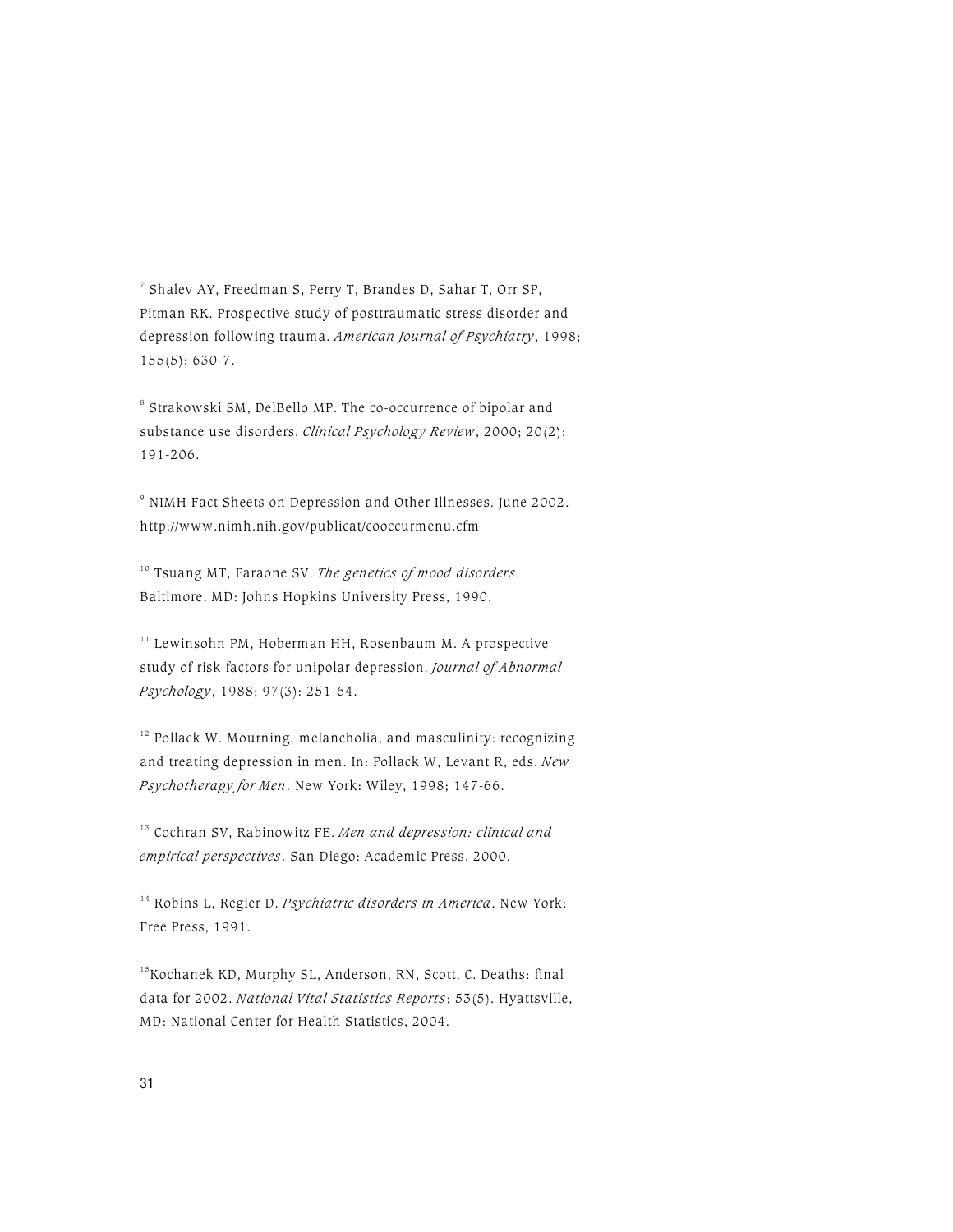<sup>16</sup> Moscicki EK. Epidemiology of suicide. In: Jacobs D, ed. The *Harvard Medical School Guide to Suicide Assessment and Intervention*. San Francisco, CA: Jossey-Bass, 1999; 40-71.

 $17$  Moscicki EK. Epidemiology of completed and attempted suicide: toward a framework for prevention. *Clinical Neuroscience Research*, 2001; 1: 310-23.

<sup>18</sup> Lebowitz BD, Pearson JL, Schneider LS, Reynolds CF, Alexopoulos GS, Bruce MI, Conwell Y, Katz IR, Meyers BS, Morrison MF, Mossey J, Niederehe G, Parmelee P. Diagnosis and treatment of depression in late life: consensus statement update. *Journal of the American Medical Association*, 1997; 278(14): 1186-90.

 $19$  Gallo JJ, Rabins PV. Depression without sadness: alternative presentations of depression in late life. *American Family Physician*, 1999; 60(3): 820-6.

 $20$  Conwell Y. Suicide in later life: a review and recommendations for prevention. *Suicide and Life Threatening Behavior*, 2001; 31(Suppl): 32-47.

 $21$  Bruce ML, Pearson JL. Designing an intervention to prevent suicide: PROSPECT (Prevention of Suicide in Primary Care Elderly: Collaborative Trial). *Dialogues in Clinical Neuroscience*, 1999; 1(2): 100-12.

 $22$  Little JT, Reynolds CF III, Dew MA, Frank E, Begley AE, Miller MD, Cornes C, Mazumdar S, Perel JM, Kupfer DJ. How common is resistance to treatment in recurrent, nonpsychotic geriatric depression? *American Journal of Psychiatry*, 1998; 155(8): 1035-8.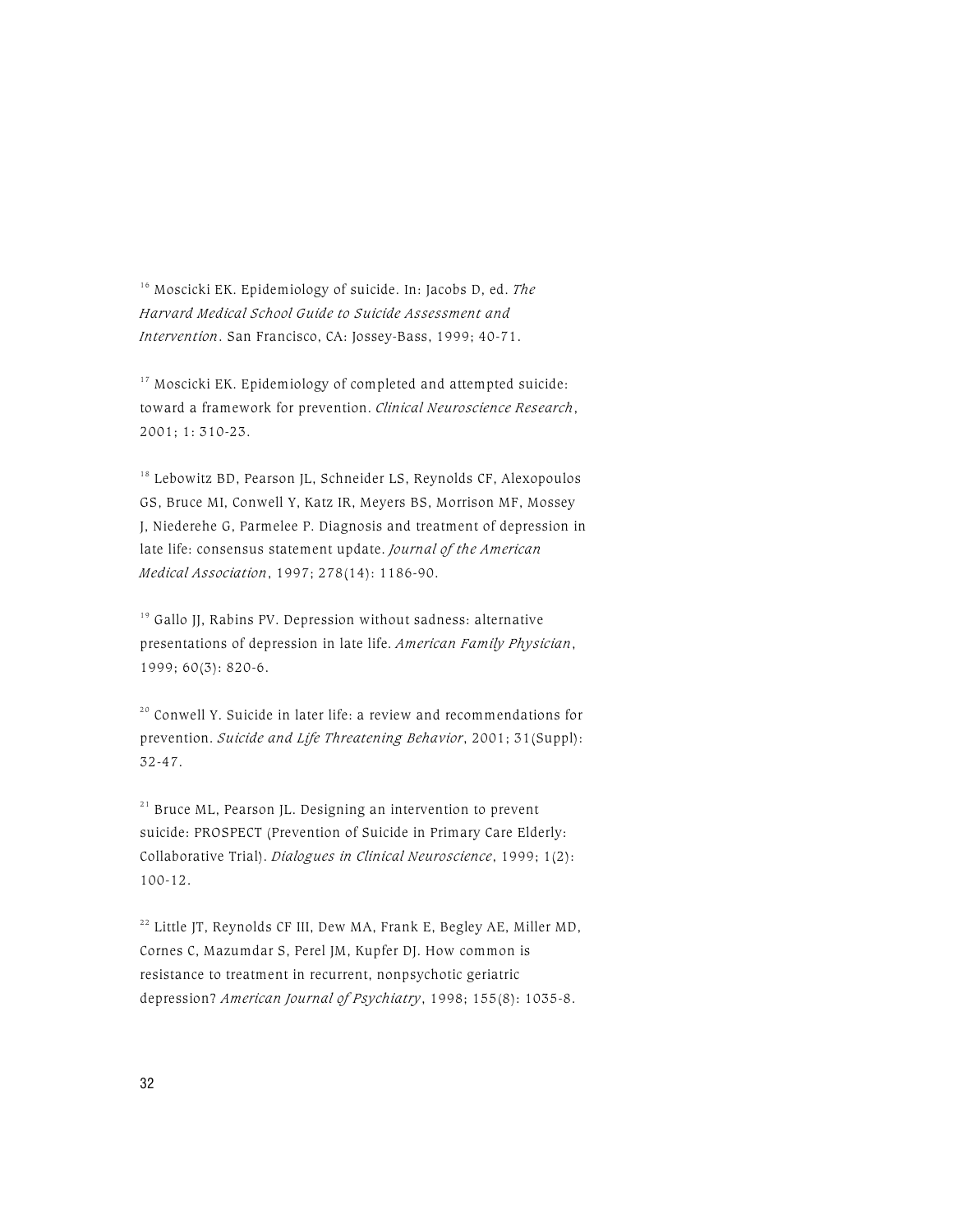$23$  Reynolds CF III, Frank E, Perel JM, Imber SD, Cornes C, Miller MD, Mazumdar S, Houck PR, Dew MA, Stack JA, Pollock BG, Kupfer DJ. Nortriptyline and interpersonal psychotherapy as maintenance therapies for recurrent major depression: a randomized controlled trial in patients older than 59 years. *Journal of the American Medical Association*, 1999; 281(1): 39-45.

<sup>24</sup> Klerman GL, Weissman M. Increasing rates of depression. *Journal of the American Medical Association*, 1989; 261: 2229-35.

 $25$  Weissman MM, Wolk S, Goldstein RB, Moreau D, Adams P, Greenwald S, Klier CM, Ryan ND, Dahl RE, Wickramaratne P. Depressed adolescents grown up. *Journal of the American Medical Association*, 1999; 281(18): 1701-13.

 $26$  Shaffer D, Fisher P, Dulcan MK, Davies M, Piacentini J, Schwab-Stone ME, Lahey BB, Bourdon K, Jensen PS, Bird HR, Canino G, Regier DA. The NIMH Diagnostic Interview Schedule for Children Version 2.3 (DISC-2.3): description, acceptability, prevalence rates, and performance in the MECA Study. Methods for the Epidemiology of Child and Adolescent Mental Disorders Study. *Journal of the American Academy of Child and Adolescent Psychiatry*, 1996; 35(7): 865-77.

 $27$  Angold A, Worthman CW. Puberty onset of gender differences in rates of depression: a developmental, epidemiologic and neuroendocrine perspective. *Journal of Affective Disorders*, 1993; 29: 145-58.

 $28$  Angold A, Costello EJ. Depressive comorbidity in children and adolescents: empirical, theoretical, and methodological issues. American Journal of Psychiatry, 1993; 150(12): 1779-91.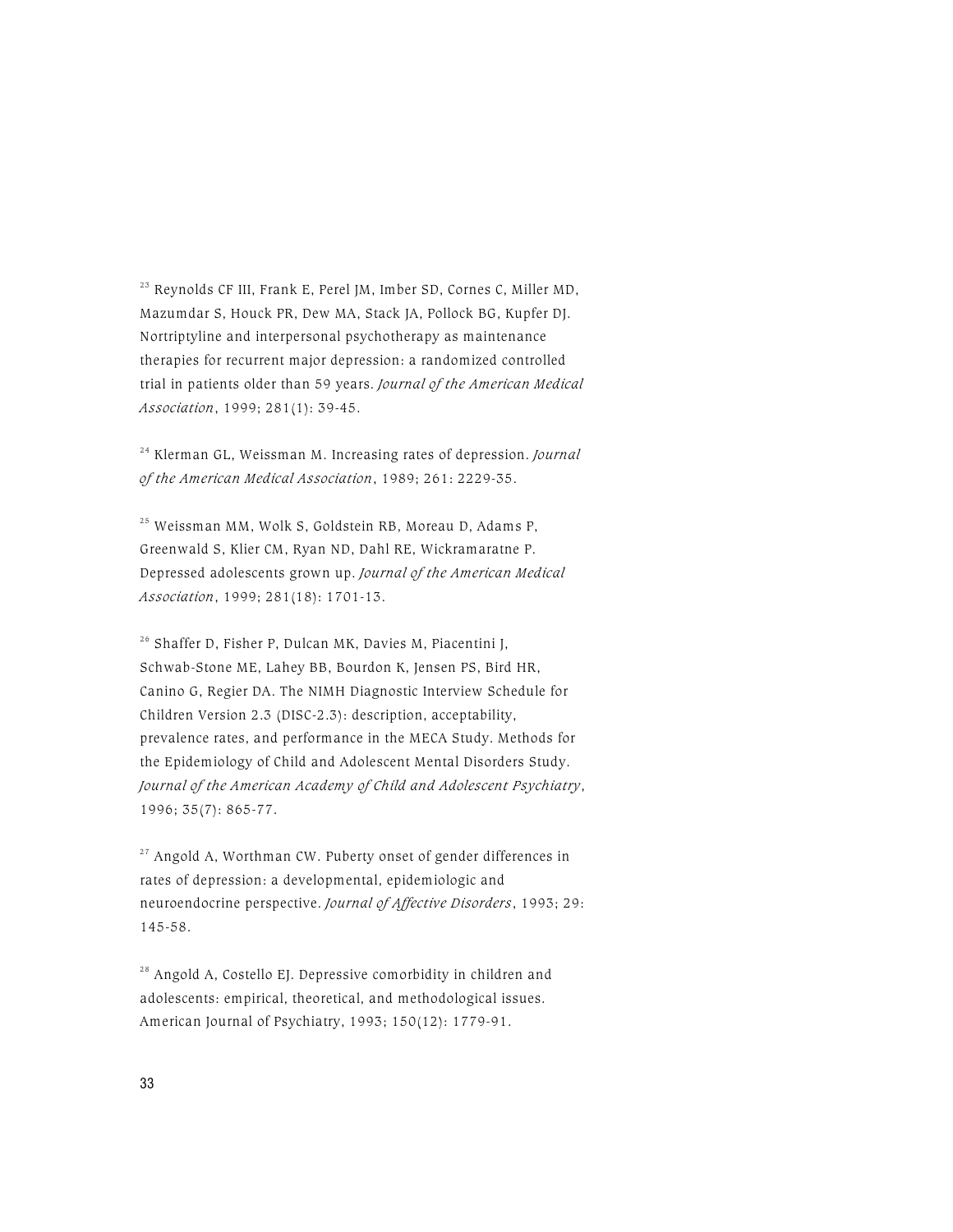$29$  Kovacs M. Psychiatric disorders in youths with IDDM: rates and risk factors. *Diabetes Care*, 1997; 20(1): 36-44.

 $30$  Birmaher B, Brent DA, Benson RS. Summary of the practice parameters for the assessment and treatment of children and adolescents with depressive disorders. American Academy of Child and Adolescent Psychiatry. *Journal of the American Academy of Child and Adolescent Psychiatry*, 1998; 37(11): 1234-8.

 $31$  Ryan ND, Puig-Antich J, Ambrosini P, Rabinovich H, Robinson D, Nelson B, Iyengar S, Twomey J. The clinical picture of major depression in children and adolescents. *Archives of General Psychiatry*, 1987; 44(10): 854-61.

<sup>32</sup> March J, Silva S, Petrycki S, Curry J, Wells K, Fairbank J, Burns B, Domino M, McNulty S, Vitiello B, Severe J; Treatment for Adolescents With Depression Study (TADS) Team. Fluoxetine, cognitive-behavioral therapy, and their combination for adolescents with depression: Treatment for Adolescents with Depression Study (TADS) randomized controlled trial. *Journal of the American Medical Association*, 2004; 292(7): 807-20.

 $33$  McClellan J, Werry J. Practice parameters for the assessment and treatment of children and adolescents with bipolar disorder. American Academy of Child and Adolescent Psychiatry. *Journal of the American Academy of Child and Adolescent Psychiatry*, 1997; 36(Suppl 10): 157S-76S.

<sup>34</sup> Shaffer D, Gould MS, Fisher P, Trautman P, Moreau D, Kleinman M, Flory M. Psychiatric diagnosis in child and adolescent suicide. Archives of General Psychiatry, 1996; 53(4): 339-48.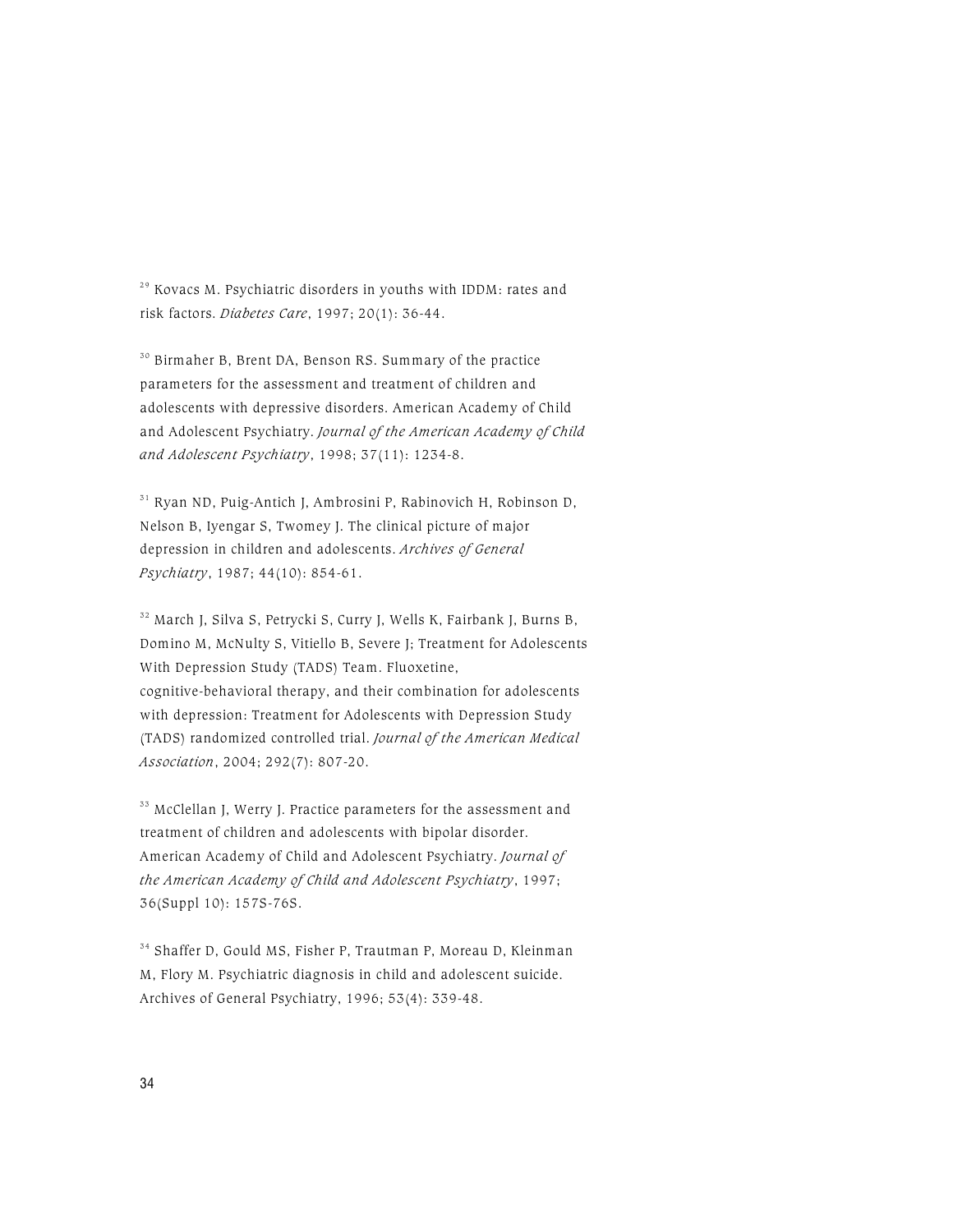$35$  Shaffer D, Craft L. Methods of adolescent suicide prevention. *Journal of Clinical Psychiatry*, 1999; 60(Suppl 2): 70-4; discussion 75-6, 113-6.

<sup>36</sup> Kochanek KD, Murphy SL, Anderson, RN, Scott, C. Deaths: final data for 2002. *National Vital Statistics Reports*; 53(5). Hyattsville, MD: National Center for Health Statistics, 2004.

 $37$  Ferguson JM. SSRI antidepression medications: adverse effects and tolerability. *Primary April 12, 2005Care Companion Journal of Clinical Psychiatry*. 2001; 3: 22-27.

<sup>38</sup> Clayton AH, Warnock JK, Kornstein SG, Pinkerton R, Sheldon-Keller, McGaravey EL.A placebo-controlled trial of bupropion SR as an antidote for selective serotonin reuptake inhibitor-induced sexual dysfunction. *Journal of Clinical Psychiatry*, 2004; 65(1): 62-67.

<sup>39</sup> Nurnberg HG, Hensley PL, Gelenberg AJ, Fava M, Lauriello J, Paine S. Treatment of antidepressant-associated sexual dysfunction with sildenafil: a randomized controlled trial. *Journal of the American Medical Association*, 2003; 289(1): 56-64.

<sup>40</sup> U.S. Department of Health and Human Services. *Mental health: a report of the Surgeon General*. Rockville, MD: U.S. Department of Health and Human Services, Substance Abuse and Mental Health Services Administration, Center for Mental Health Services, National Institutes of Health, National Institute of Mental Health, 1999. http://www.surgeongeneral.gov/library/mentalhealth/home.html

 $41$  Sackeim HA, Haskett RF, Mulsant BH, Thase ME, Mann JJ, Pettinati HM, Greenberg RM, Crowe RR, Cooper TB, Prudic J. Continuation pharmacotherapy in the prevention of relapse